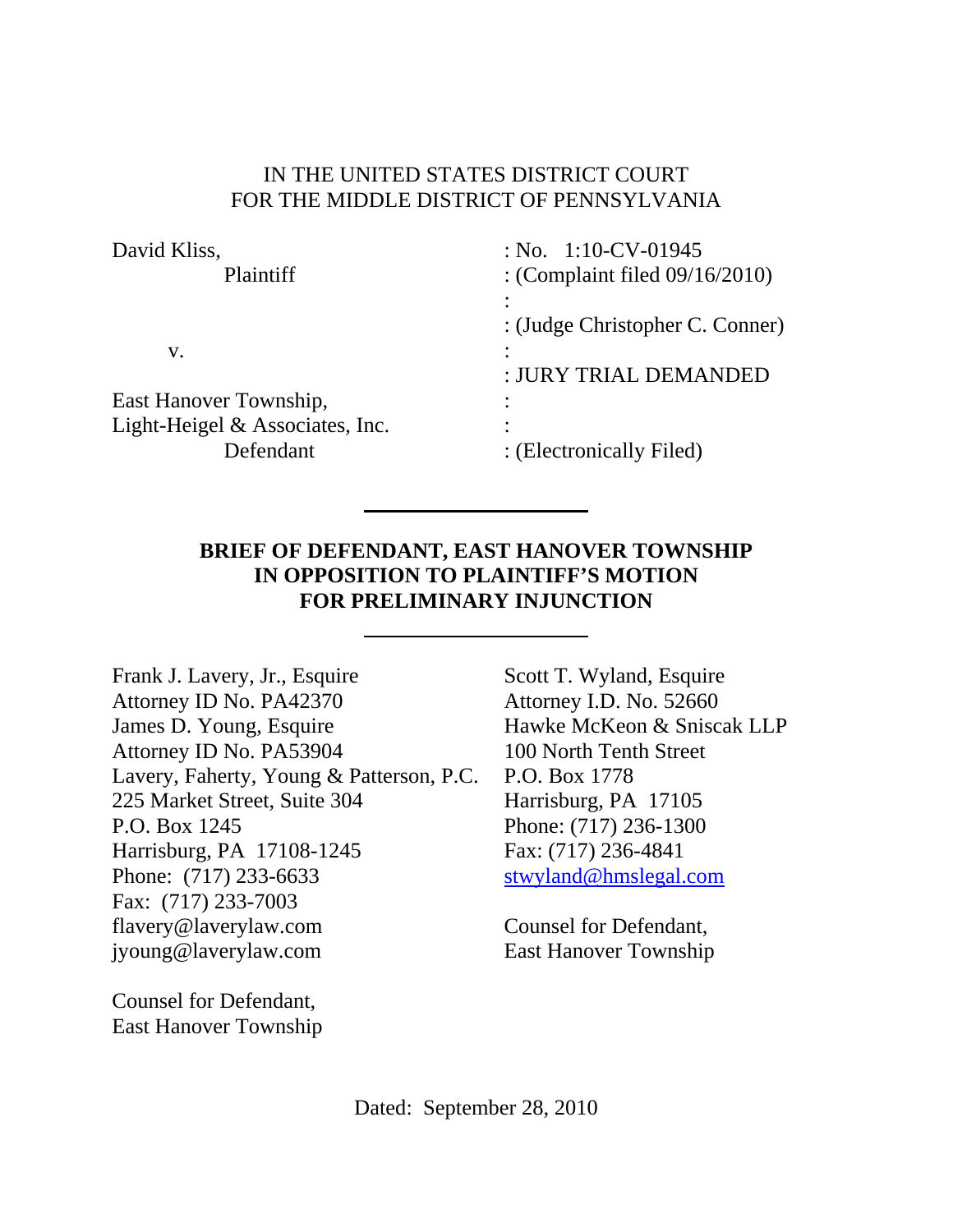| B. Plaintiff's Motion for a Preliminary Injunction must be denied<br>as a matter of law because there is no justicable cases or controversy 4                                                            |
|----------------------------------------------------------------------------------------------------------------------------------------------------------------------------------------------------------|
| C. Plaintiff's Motion for Preliminary Injunction must be denied<br>as a matter of law in that Plaintiff cannot establish the requisite<br>elements for the extraordinary relief sought in that motion 13 |
|                                                                                                                                                                                                          |
| 20                                                                                                                                                                                                       |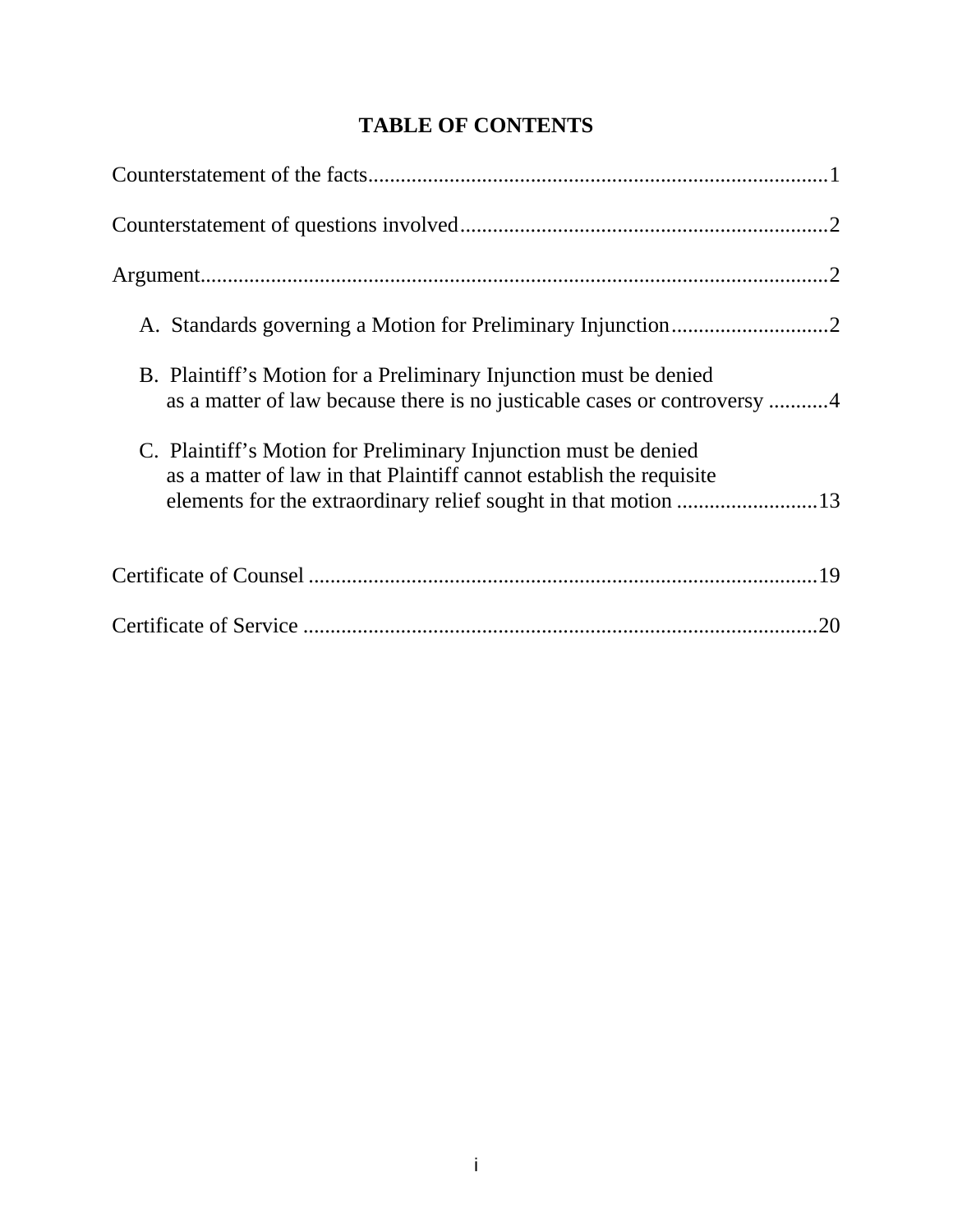## **TABLE OF CITATIONS**

| Cases                                                                                | Page |
|--------------------------------------------------------------------------------------|------|
| Addiction Specialists v. Township of Hampton,                                        |      |
| B.P. Chemicals, Ltd. v. Formosa Chemical and Fiber Corp.,                            |      |
|                                                                                      |      |
| Chodara Environmental, Inc. v. Blakey, 376 F.3d 187 (3d Cir. 2004)                   |      |
| City of Los Angeles v. Lyons, 461 U.S. 95, 103 S. Ct. 1660,                          |      |
| Colorado River Water Conserv. Dist. v. United States, 424 U.S. 800 (1976) 11         |      |
| Continental Group, Inc. v. Amoco Chemicals Corp.,                                    |      |
| Commonwealth v. Brandon, 872 A.2d 239 (Pa. Cmwlth. 2005)14                           |      |
|                                                                                      |      |
| Crissman v. Dover Downs Entertainment Inc., 239 F.3d 357 (3d Cir. 2001)3             |      |
|                                                                                      |      |
|                                                                                      |      |
| Friends of the Earth Inc. v. Laidlaw Envtl. Servs. (toc), Inc., 528 U.S. 167, 120 S. |      |
|                                                                                      |      |
| Hein v. Freedom From Religion Found., Inc., 551 U.S. 587,                            |      |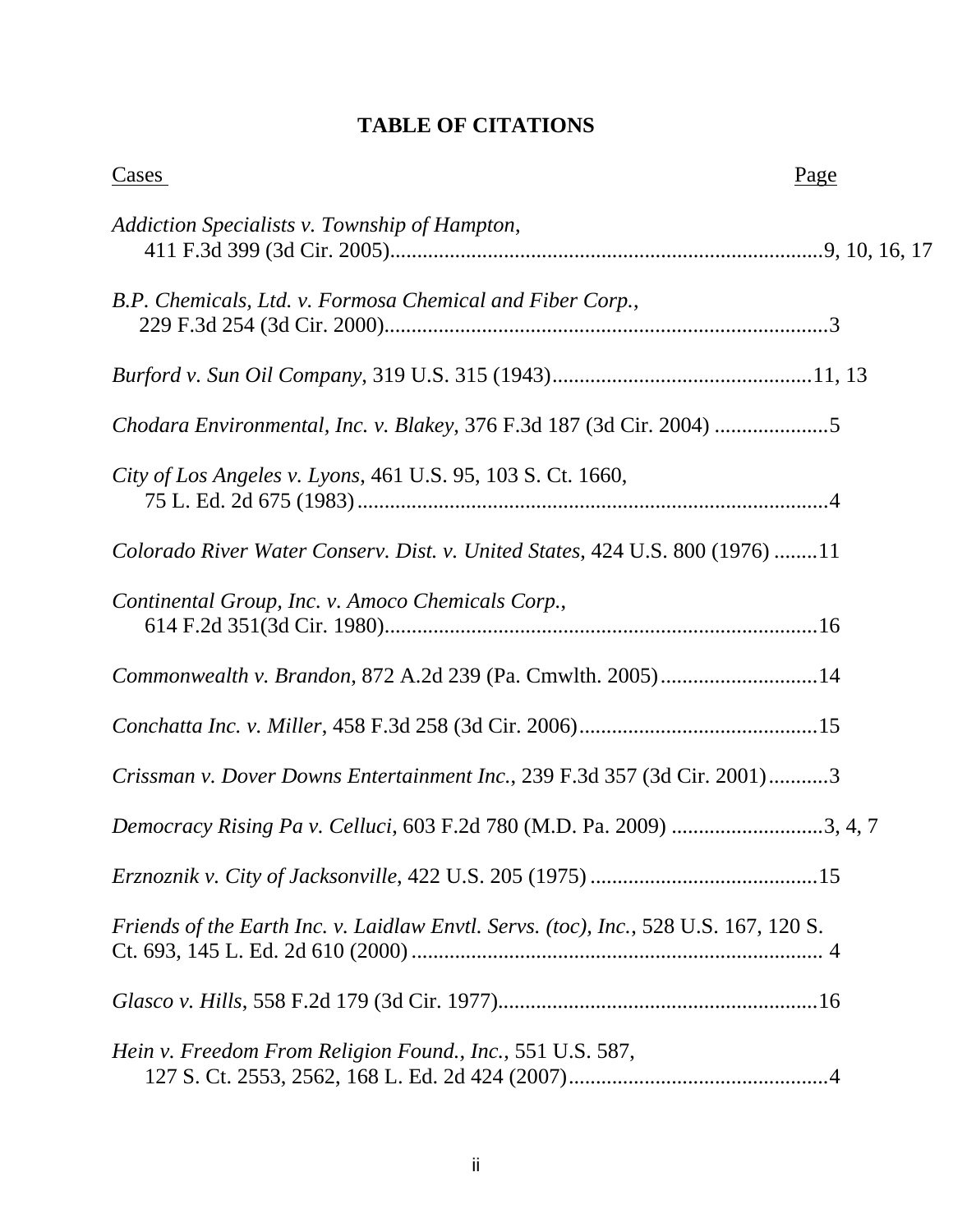# **TABLE OF CITATIONS (Continued)**

| Page<br>Cases                                                                           |
|-----------------------------------------------------------------------------------------|
| Heritage Farms, Inc. v. Solebury Township, 671 F.2d 743 (3d Cir. 1982)9                 |
|                                                                                         |
| <i>Holiday Inns of America v. B &amp; B Corp.</i> , 409 F.2d 614 (3d Cir. 1969)16       |
|                                                                                         |
|                                                                                         |
|                                                                                         |
| Lewis v. Cont'l Bank Corp., 494 U.S. 472, 477, 110 S. Ct. 1249,                         |
| McConnell v. Fed. Elec. Comm'n, 540 U.S. 93, 225, 124 S. Ct. 619,                       |
| Medpointe Health Care, Inc. v. H. Tech. Pharmacal Company,                              |
| Moore v. City of Asheville, North Carolina, 396 F.3d 285 $(4^{th}$ Circuit 2005) 11, 12 |
|                                                                                         |
|                                                                                         |
|                                                                                         |
|                                                                                         |
| Raiport v. Provident National Bank, 451 F. Supp. 522 (E.D. Pa. 1978)16                  |
|                                                                                         |
| South Co. Inc. v. Kannebridge Corp., 258 F.3d 148 (3d Cir. 2001) 2-3                    |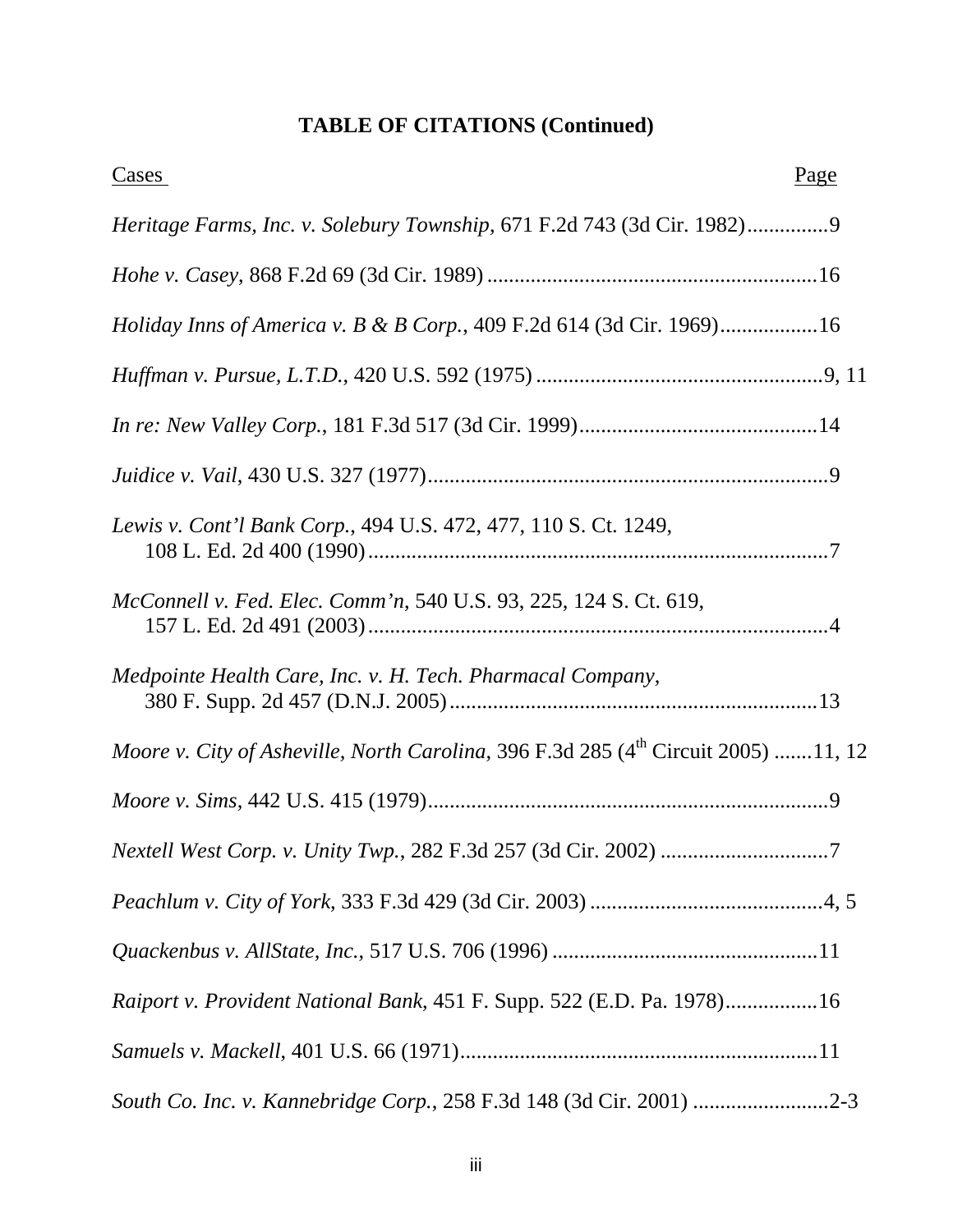# **TABLE OF CITATIONS (Continued)**

| Cases                                                                           | Page   |
|---------------------------------------------------------------------------------|--------|
| Summers v. Earth Island Inst., _____ U.S. ______, 129 S. Ct. 1142, 1148,        |        |
|                                                                                 |        |
|                                                                                 |        |
| United States Parole Comm'n v. Geraghty, 445 U.S. 388, 397, 100 S. Ct. 1202, 63 |        |
|                                                                                 | 12, 13 |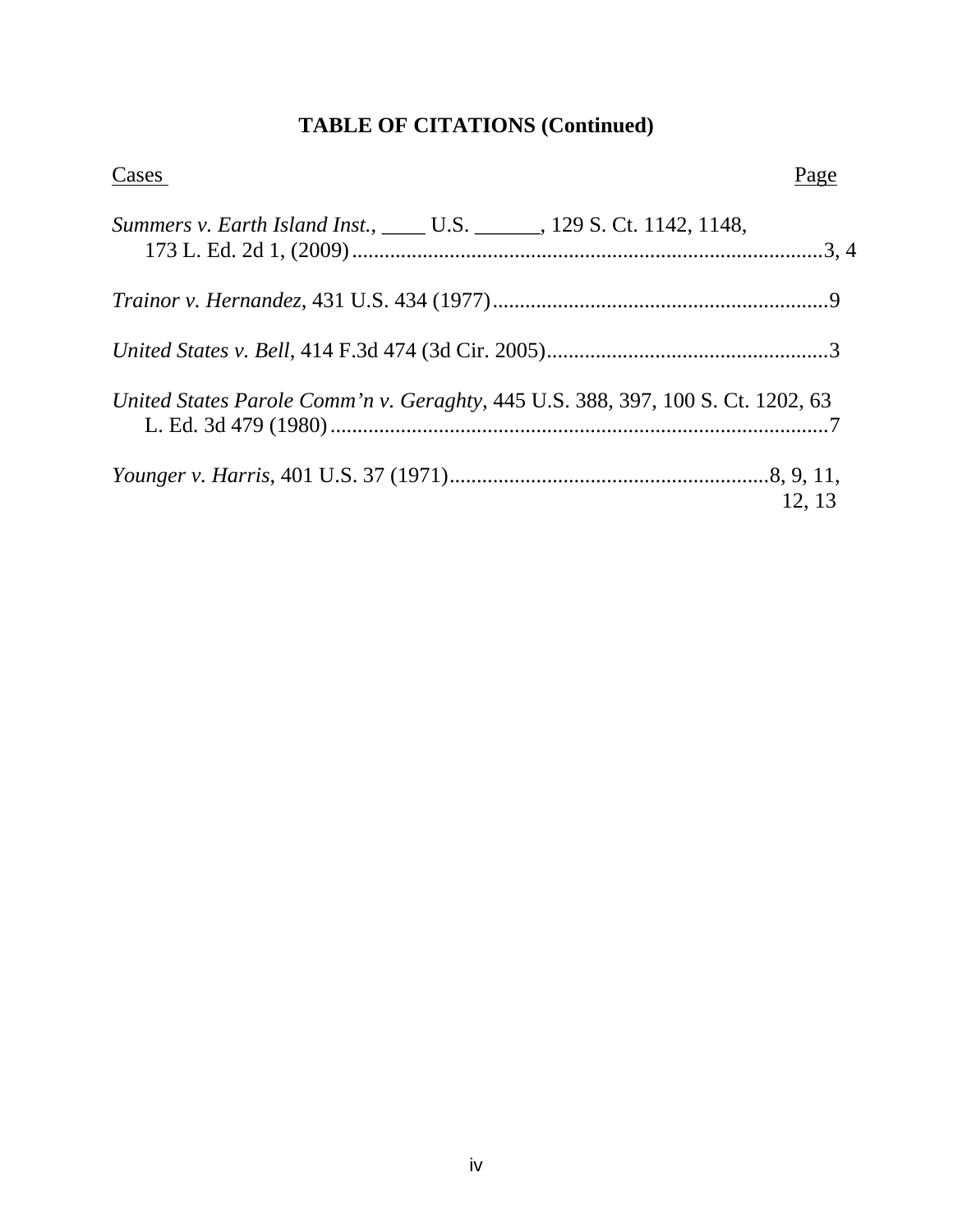#### **COUNTERSTATEMENT OF THE FACTS**

According to the Complaint, Plaintiff Kliss put a sign on his property on or about July 14, 2010. On July 22, 2010, Light-Heigel & Associates, Inc. ("Light-Heigel"), East Hanover Township's appointed Zoning Officer, issued an "Enforcement Notice" to Mr. and Mrs. Kliss concerning the sign in question. (Complaint, Exhibit B.) The Enforcement Notice listed five ways in which the sign<sup>1</sup> violated provisions of the East Hanover Township Zoning Ordinance and requested that the sign(s) be removed within five (5) days of the notice. The Enforcement Notice included language setting forth Plaintiff's right to appeal to the Township's Zoning Hearing Board. The Enforcement Notice also included specific language of potential penalties in the event of a violation of the Zoning Ordinance. The Enforcement Notice states specifically that "no judgment shall commence or be imposed, levied or be payable until the date of the determination of a violation by the District Justice." No action was commenced before a District Justice attempting to enforce the Zoning Ordinance against the Plaintiff.

Of the five reasons cited by the Township Zoning Officer in the Enforcement Notice, three of them were content-neutral. According to the Plaintiff, the sign was removed by Mr. Kliss. (Complaint, ¶16.) There is no indication from the pleadings

 $\overline{a}$ 

<span id="page-5-0"></span><sup>1</sup> The Complaint asserts that only 1 sign was put up on July 14, 2010; the Enforcement Notice refers to "signs." East Hanover Township will assume for purposes of this argument that only 1 sign was involved.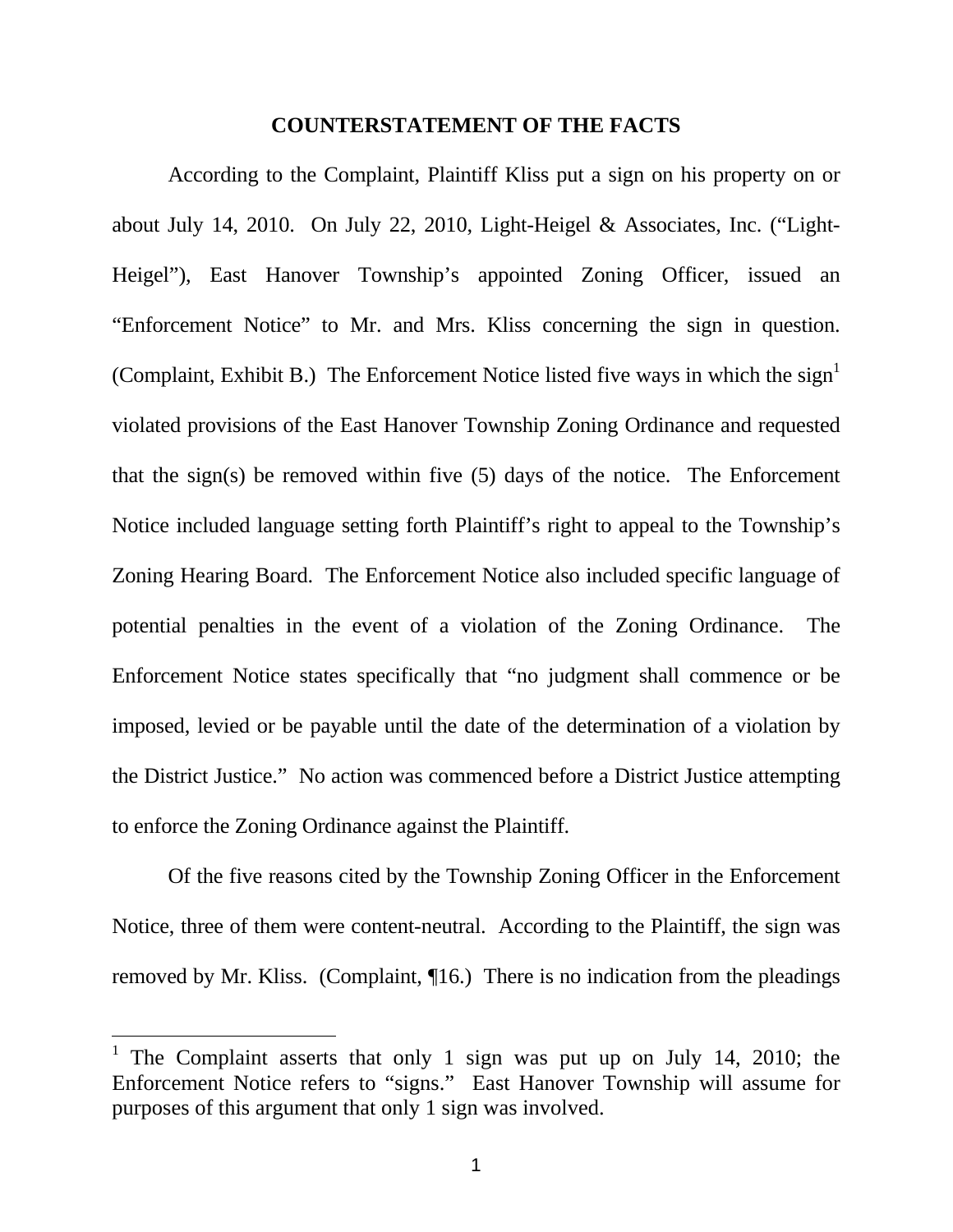that Mr. Kliss made any effort whatsoever to appeal the Enforcement Notice to the East Hanover Township Zoning Hearing Board.

Sometime after the Plaintiff received the Enforcement Notice, the Plaintiff put up a new sign ("New Sign"). The Plaintiff's New Sign omitted the word about which a Township parent had complained. At this time, there is no Enforcement Notice or other action of the Township with respect to the New Sign. The New Sign is not subject to any Township enforcement effort whatsoever.

### **COUNTERSTATEMENT OF QUESTIONS INVOLVED**

### A. WHETHER PLAINTIFF'S MOTION FOR A PRELIMINARY INJUNCTION MUST BE DENIED AS A MATTER OF LAW BECAUSE THERE IS NO JUSTICIABLE CASE OR CONTROVERSY?

### [SUGGESTED ANSWER: YES]

B. WHETHER PLAINTIFF'S MOTION FOR A PRELIMINARY INJUNCTION MUST BE DENIED AS A MATTER OF LAW IN THAT PLAINTIFF CANNOT ESTABLISH THE REQUISITE ELEMENTS FOR THE EXTRAORDINARY RELIEF SOUGHT IN THAT MOTION?

[SUGGESTED ANSWER: YES]

#### **ARGUMENT**

#### **A. STANDARDS GOVERNING A MOTION FOR PRELIMINARY INJUNCTION.**

The decision whether to enter a preliminary injunction is committed to the

sound discretion of the trial court. *South Co. Inc. v. Kannebridge Corp.*, 258 F.3d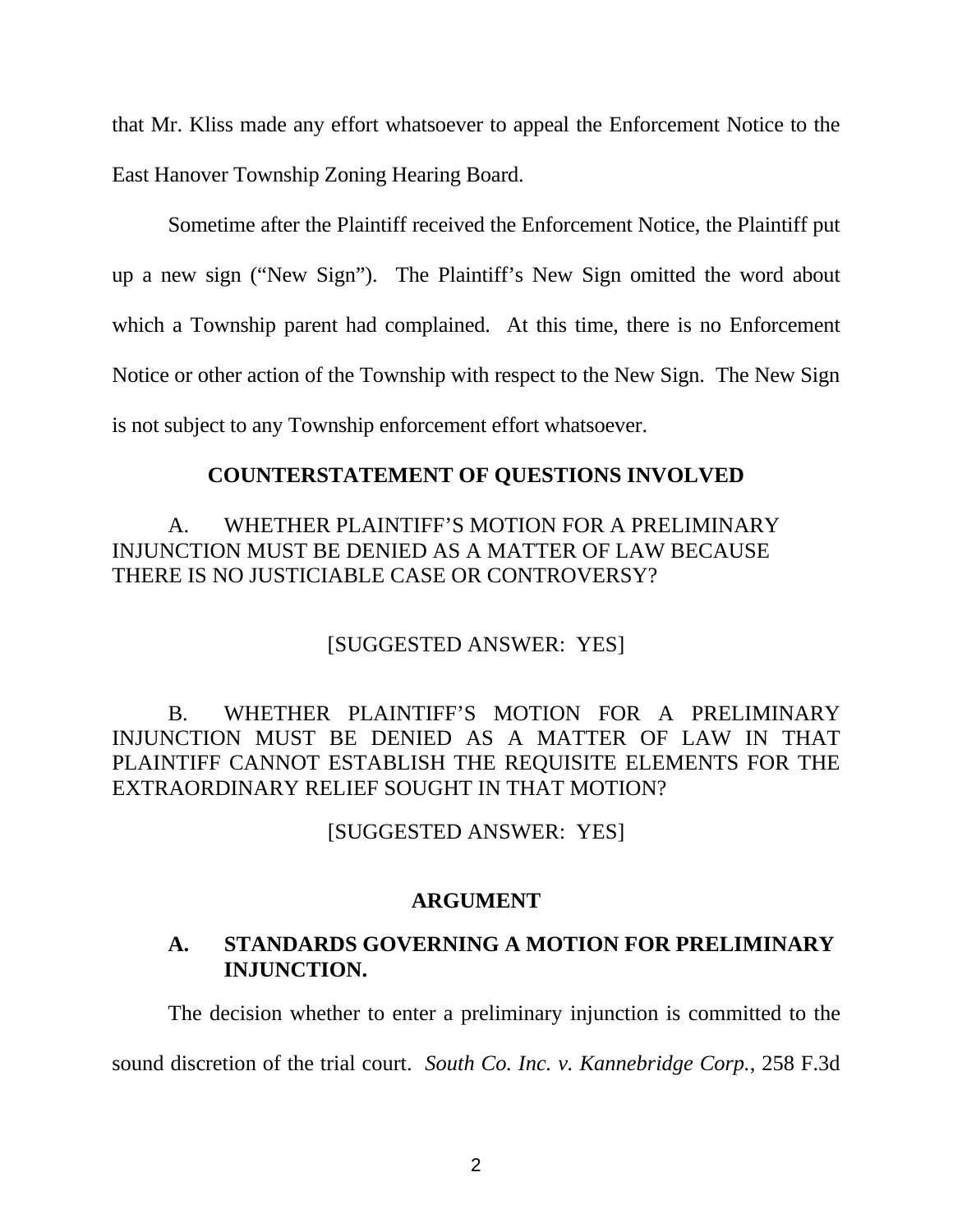148, 150 (3d Cir. 2001). The standard for evaluating a Motion for a Preliminary Injunction is as follows:

- 1. Whether the movant has shown a reasonable probability of success on the merits;
- 2. Whether the movant will be irreparably injured by denial of the relief;
- 3. Whether granting preliminary relief will result in greater harm to the non-moving party; and
- 4. Whether granting the preliminary relief will be in the public interest.

*United States v. Bell*, 414 F.3d 474, 476 n. 4 (3d Cir. 2005); *Crissman v. Dover* 

*Downs Entertainment Inc.*, 239 F.3d 357, 364 (3d Cir. 2001); *B.P. Chemicals, Ltd.* 

*v. Formosa Chemical and Fiber Corp.*, 229 F.3d 254, 263 (3d Cir. 2000).

This Honorable Court has described the burden of a Plaintiff seeking injunctive relief as follows:

The Plaintiff seeking injunctive relief "must show that he is under threat of suffering 'injury in fact' that is concrete and particularized; the threat must be actual and imminent, not conjectural or hypothetical; it must be fairly tracable to the challenged action of the Defendant; and it must be likely that a favorable judicial decision will prevent or redress the injury."

*Democracy Rising Pa. v. Celluci*, 603 F. Supp. 2d 780, 790 (M.D. Pa. 2009); *Summers v. Earth Island Inst.*, \_\_\_\_\_\_ U.S. \_\_\_\_\_\_, 129 S. Ct. 1142, 1149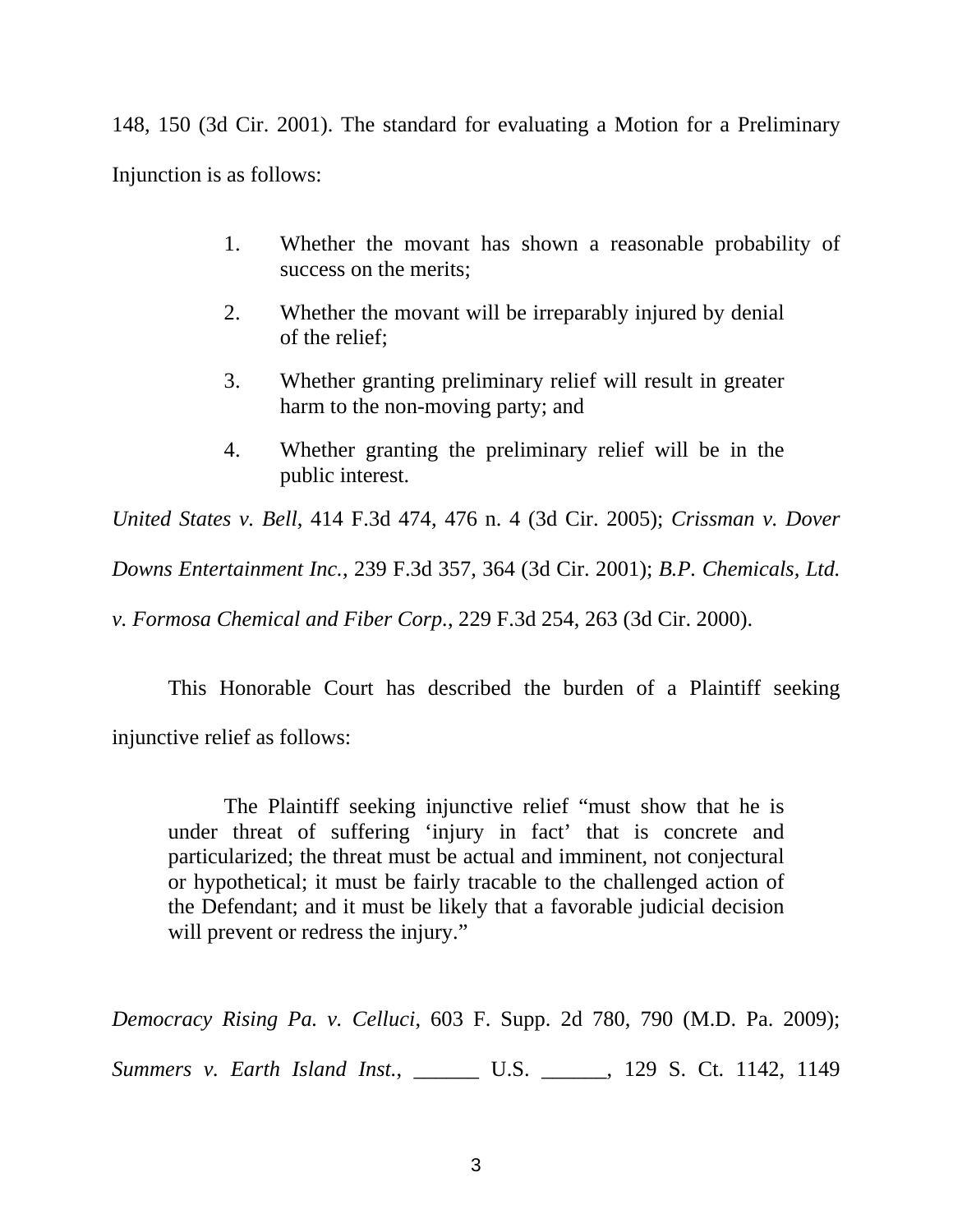(2009)(quoting, *Friends of the Earth Inc. v. Laidlaw Envtl. Servs. (toc), Inc.*, 528 U.S. 167, 180-81, 120 S. Ct. 693, 145 L. Ed. 2d 610 (2000)); *City of Los Angeles v. Lyons*, 461 U.S. 95, 112, 103 S. Ct. 1660, 75 L. Ed. 2d 675 (1983)(declining to relax the standing requirement for Plaintiff seeking prospective relief).

### **B. PLAINTIFF'S MOTION FOR A PRELIMINARY INJUNCTION MUST BE DENIED AS A MATTER OF LAW BECAUSE THERE IS NO JUSTICIABLE CASE OR CONTROVERSY.**

In *Democracy Rising Pa v. Celluci*, 603 F.2d 780, 780 (M.D. Pa. 2009), this

Honorable Court addressed the justiciability requirement under Article III as

follows:

Article III of the Constitution "limits the 'judicial power' to the resolution of 'cases' and 'controversies'" *McConnell v. Fed. Elec. Comm'n*, 540 U.S. 93, 225, 124 S. Ct. 619, 157 L. Ed. 2d 491 (2003), the existence of which "is a perquisite to all federal actions, including those for declaratory or injunctive relief," *Peachlum v. City of York*, 333 F.3d 429, 433 (3d Cir. 2003). The case or controversy requirement ensures that the judiciary's function is confined to "redress[ing] or prevent[ing] actual or imminently threatened injury to persons caused by private or official violation of law." *Summers v. Earth Island Inst.*, U.S. 129 S. Ct. 1142, 1148, 173 L. Ed. 2d 1, (2009). In fact, the Supreme Court has declared that "no principal is more fundamental to the judiciary's proper role in our system of government than the constitutional limitation of federal-court jurisdiction to actual cases or controversies. *Hein v. Freedom From Religion Found., Inc.*, 551 U.S. 587, 127 S. Ct. 2553, 2562, 168 L. Ed. 2d 424 (2007). The case or controversy requirement mandates that: (1) the Plaintiff has standing to bring the action and (2) the Plaintiff's claim is ripe for adjudication and (3) the claim does not suffer from mootness."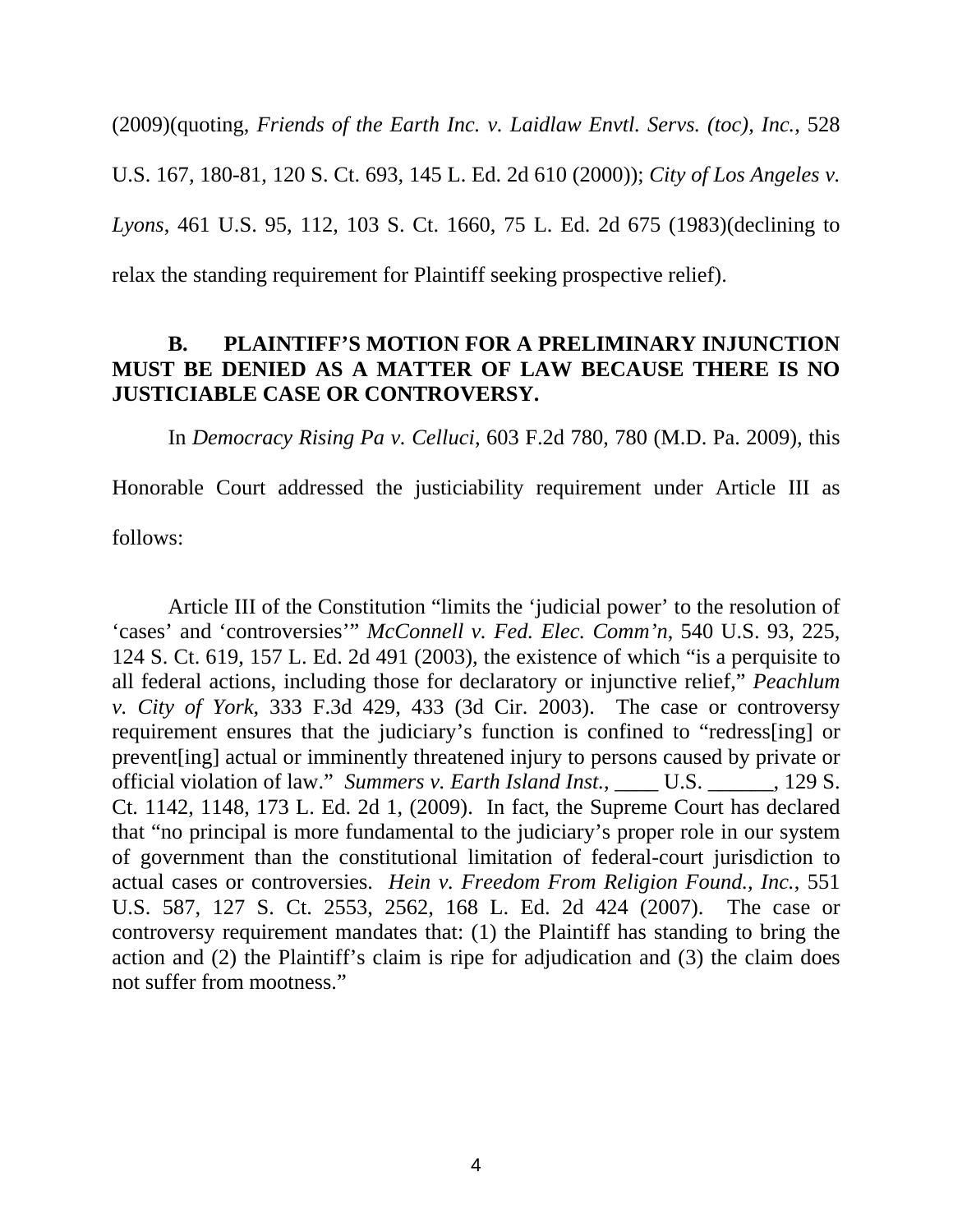### **1. There is no justiciable case or controversy with respect to the new sign and Plaintiff's suit is not ripe for adjudication.**

The purpose of the ripeness doctrine is to prevent a Plaintiff from prematurely litigating a case. *Chodara Environmental, Inc. v. Blakey*, 376 F.3d 187, 196 (3d Cir. 2004). In applying the ripeness doctrine, a District Court considers such factors as whether: (1) both the parties are in a 'sufficiently adversarial posture to be able to present their positions vigorously'"; (2) "the facts of the case are 'sufficiently developed to provide the Court with enough information on which to decide the matter conclusively,'" and (3) "a party is 'genually aggrieved so as to avoid expenditure of scarce judicial resources on matters which have caused harm to no one.'" *Id*., quoting, *Peachlum v. City of York*, 333 F.3d 429, 435 (3d Cir. 2003).

The Plaintiff replaced the original sign with a new sign ("New Sign.") The Plaintiff's claim as to the New Sign is not ripe because there is no enforcement action pending with respect to the New Sign.

Because the Plaintiff's claims are barred with respect to the original sign, and because that sign was subject to content-neutral enforcement action regardless of its content, the Court should next discern whether the Plaintiff has any currently cognizable claim based on the New Sign. Simply put, there is no justiciable controversy before the Court. The current state of facts, according to the Plaintiff, is that the Plaintiff has a New Sign in place in his yard. The sign appears to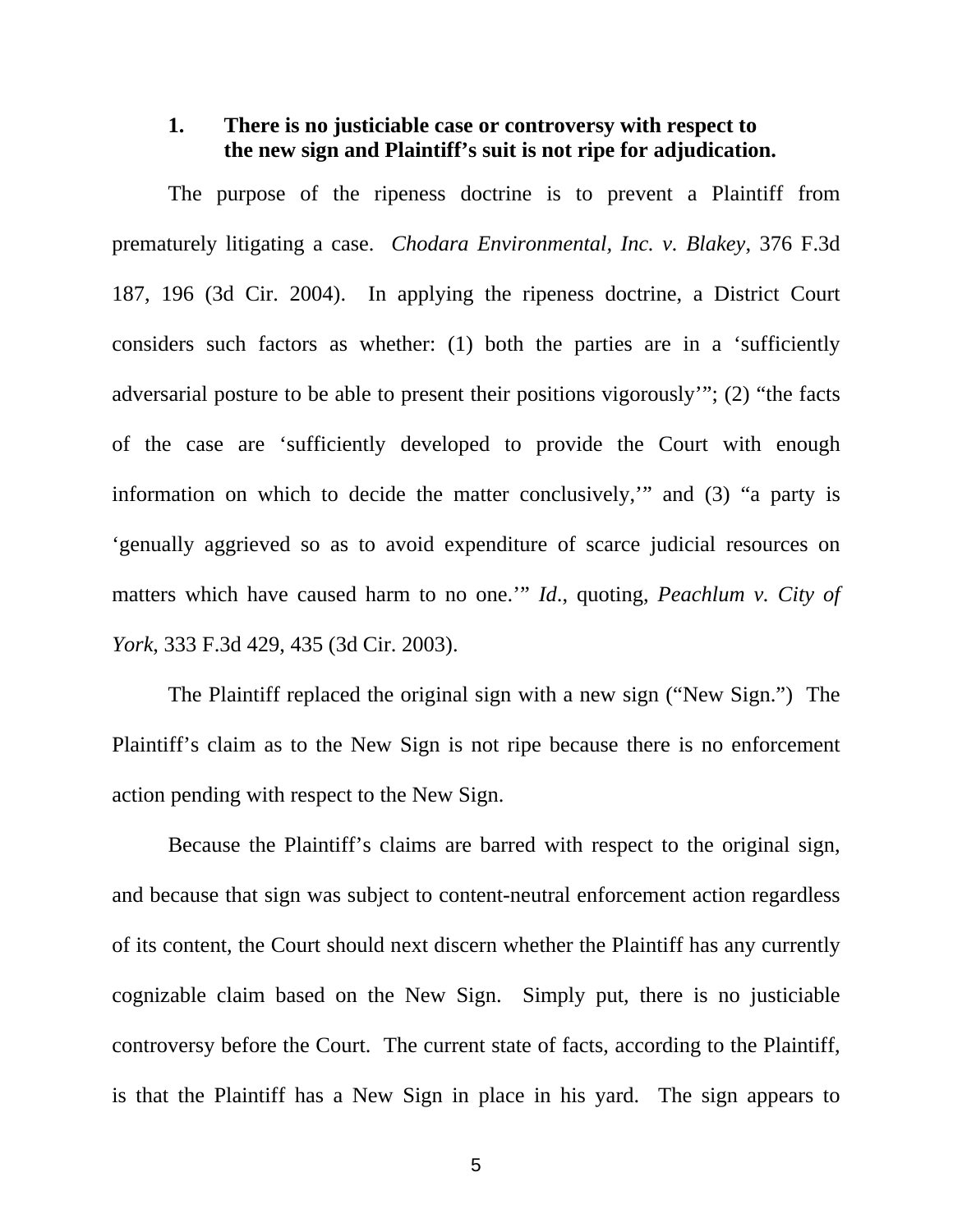conform in all respects with East Hanover Township's Zoning Ordinance. There is no Enforcement Notice or other administrative enforcement action pending or threatened against the Plaintiff. While the Plaintiff may believe, based on the July 22 Enforcement Notice with respect to his original sign, that a modification of his New Sign *might* result in some enforcement action, it is simply not the factual case before the Court.

It is pure conjecture at this point that the Zoning Officer "might" in the future interpret the Ordinance in a specific way. It is also conjecture that, were the Plaintiff to restore the word in question to his New Sign, he would be subject to enforcement from the Zoning Officer in the absence of any content-neutral bases for enforcement. In short, there is nothing before the Court to decide; the Plaintiff's New Sign appears to be in compliance and he has not been threatened with any enforcement action as to the New Sign.

If the Plaintiff changes his sign, he can wait to see whether an Enforcement Notice will be issued by the Zoning Officer. If an Enforcement Notice is issued from the Zoning Officer, the Plaintiff has an adequate state remedy by appealing the Zoning Officer's decision to the Zoning Hearing Board and on through the Commonwealth's State court system. This review provides adequate due process protections to the Plaintiff in order to avail himself of his rights under the facts presented at that time.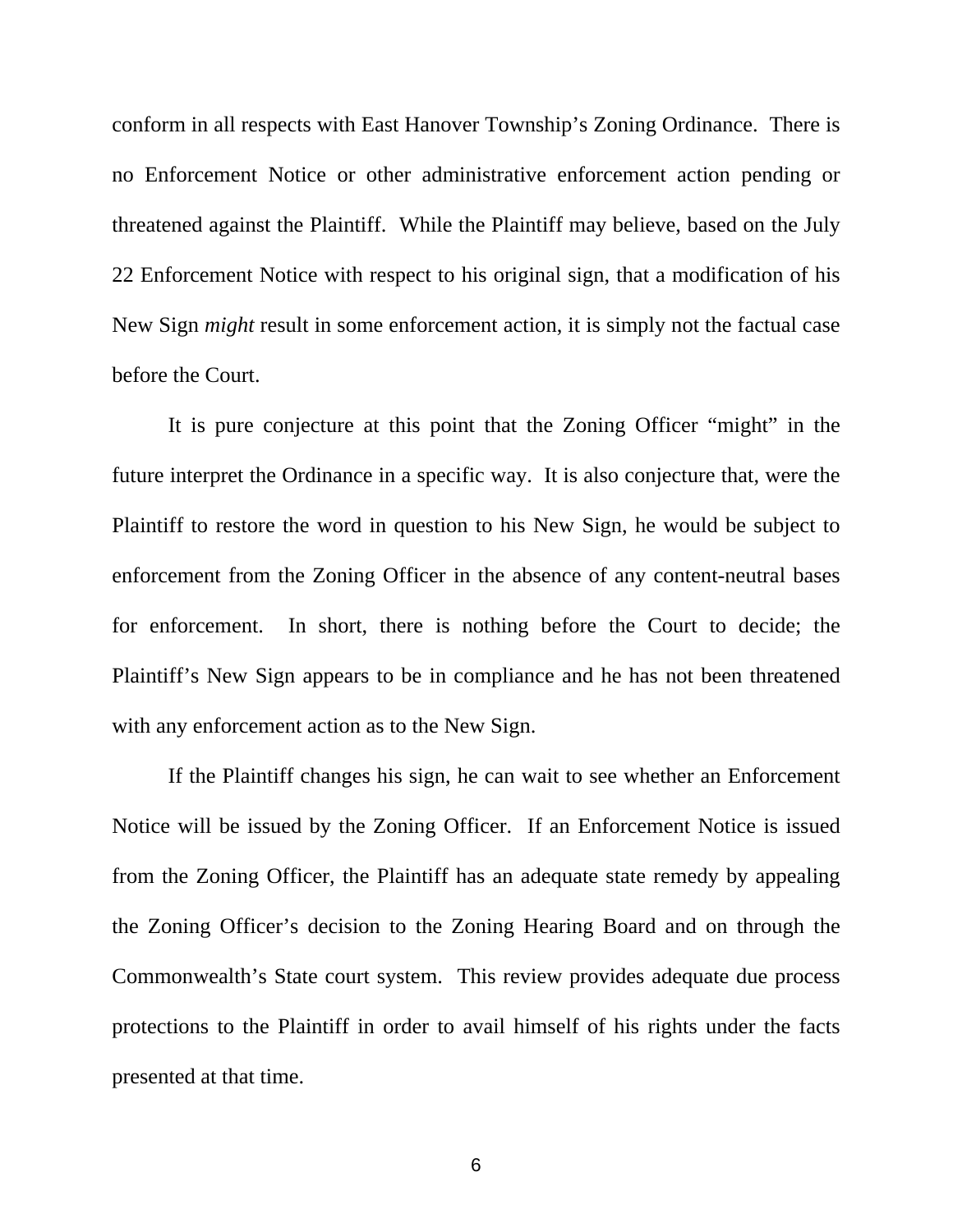At the current moment, however, there is no controversy before this Court to decide. The award of preliminary injunctive relief to the Plaintiff as to a complying sign in the absence of any Enforcement Notice is completely speculative, non-justiciable, and certainly not ripe.

### **2. Plaintiff's claims arising out of the placement of the original, illegal sign are moot.**

As this Honorable Court noted in *Democracy Rising Pa. v. Celluci*, 603 F.

Supp. 2d 780, 792 (M.D. Pa. 2009):

The mootness doctrine necessitates that a litigant maintain standing to prosecute his or her lawsuit throughout the duration of the litigation. *See*, *United States Parole Comm'n v. Geraghty*, 445 U.S. 388, 397, 100 S. Ct. 1202, 63 L. Ed. 2d 479 (1980); *See also, Lewis v. Cont'l Bank Corp.*, 494 U.S. 472, 477, 110 S. Ct. 1249, 108 L. Ed. 2d 400 (1990). If at any point a claim ceases to "present a live case or controversy, the claim is moot and the Federal Court lacks jurisdiction to hear it. *Nextell West Corp. v. Unity Twp.*, 282 F.3d 257, 261 (3d Cir. 2002).

It is undisputed in this case that the original sign was posted by the Plaintiff in contravention of the requirements under the Township's ordinance with respect to the placement of signs. Both Plaintiff's Complaint (¶16), as well as his unsworn declaration (¶16) acknowledge that the placement of the sign violated the content neutral provisions of §314 of the ordinance. Plaintiff then removed that sign and replaced it with one that "did not transgress any other provisions of the sign ordinance invoked by the Defendants in the enforcement notice." Plaintiff's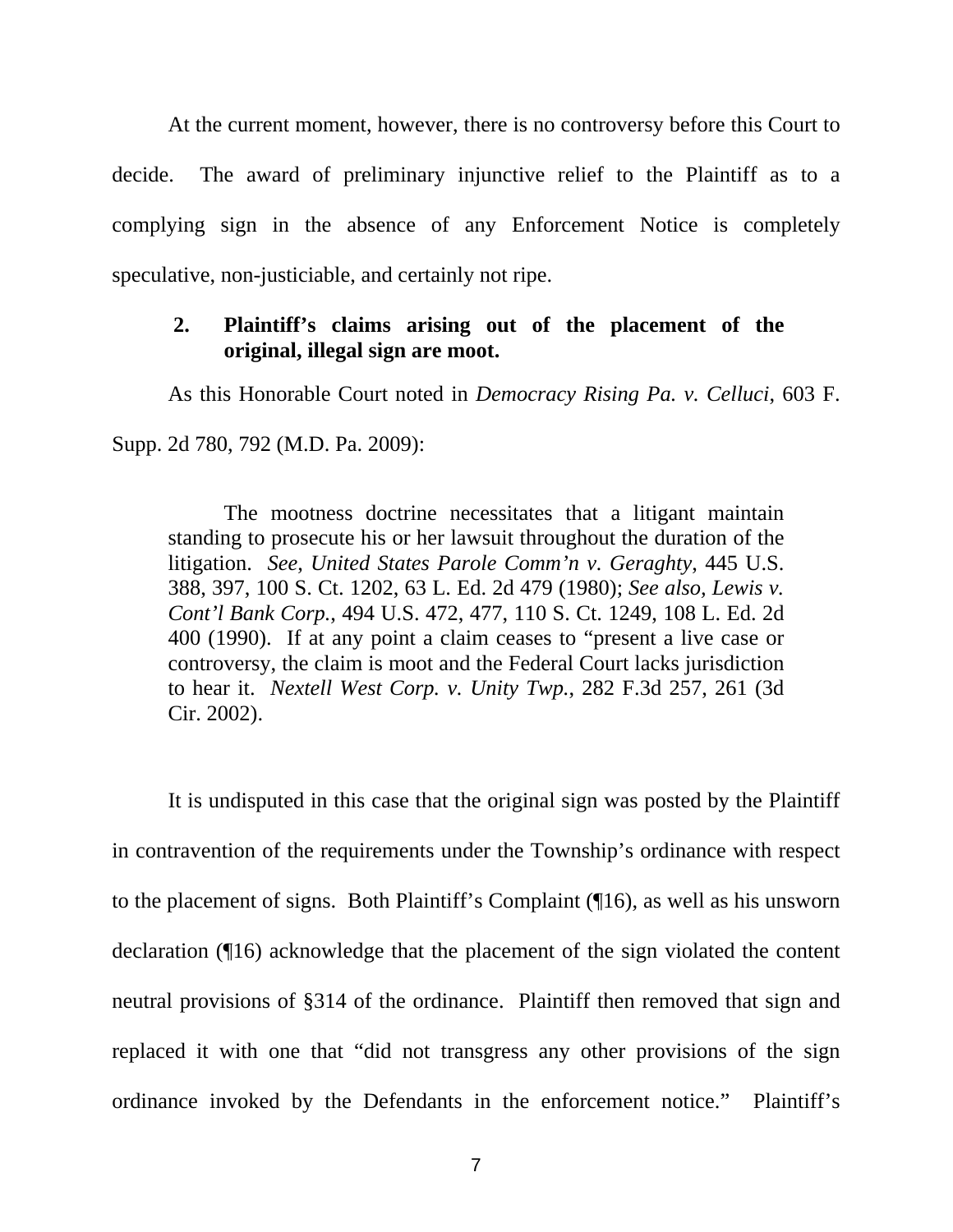voluntary removal of the original sign and the posting of a new sign renders moot the claims arising out of the posting of the original sign.

#### **3. The Plaintiff's Claim is barred for failure to exhaust available administrative remedies before pursuing relief in Federal Court.**

The Plaintiff's original sign was subject to a valid enforcement action on a content-neutral basis because it violated at least three provisions of the East Hanover Township Zoning Ordinance. Regardless of the content of the sign, the original sign was subject to removal because it otherwise violated the Zoning Ordinance. Merely adding political speech to an otherwise illegal sign does not render the sign protected; spray-painting "down with the mayor" on city hall does not make the graffiti legal.

The Plaintiff's proper remedy at the time he received the Enforcement Notice was to appeal the Enforcement Notice to the East Hanover Township Zoning Hearing Board. Accordingly the Plaintiff both conceded the illegal nature of the sign and also failed to pursue his available state remedies.

In *Younger v. Harris,* 401 U.S. 37, 41, 44-45 (1971), the Supreme Court held that Federal Court should abstain from exercising their jurisdiction where such exercise would interfere with pending state proceedings. The doctrine reflects a strong policy against federal intervention in the absence of great and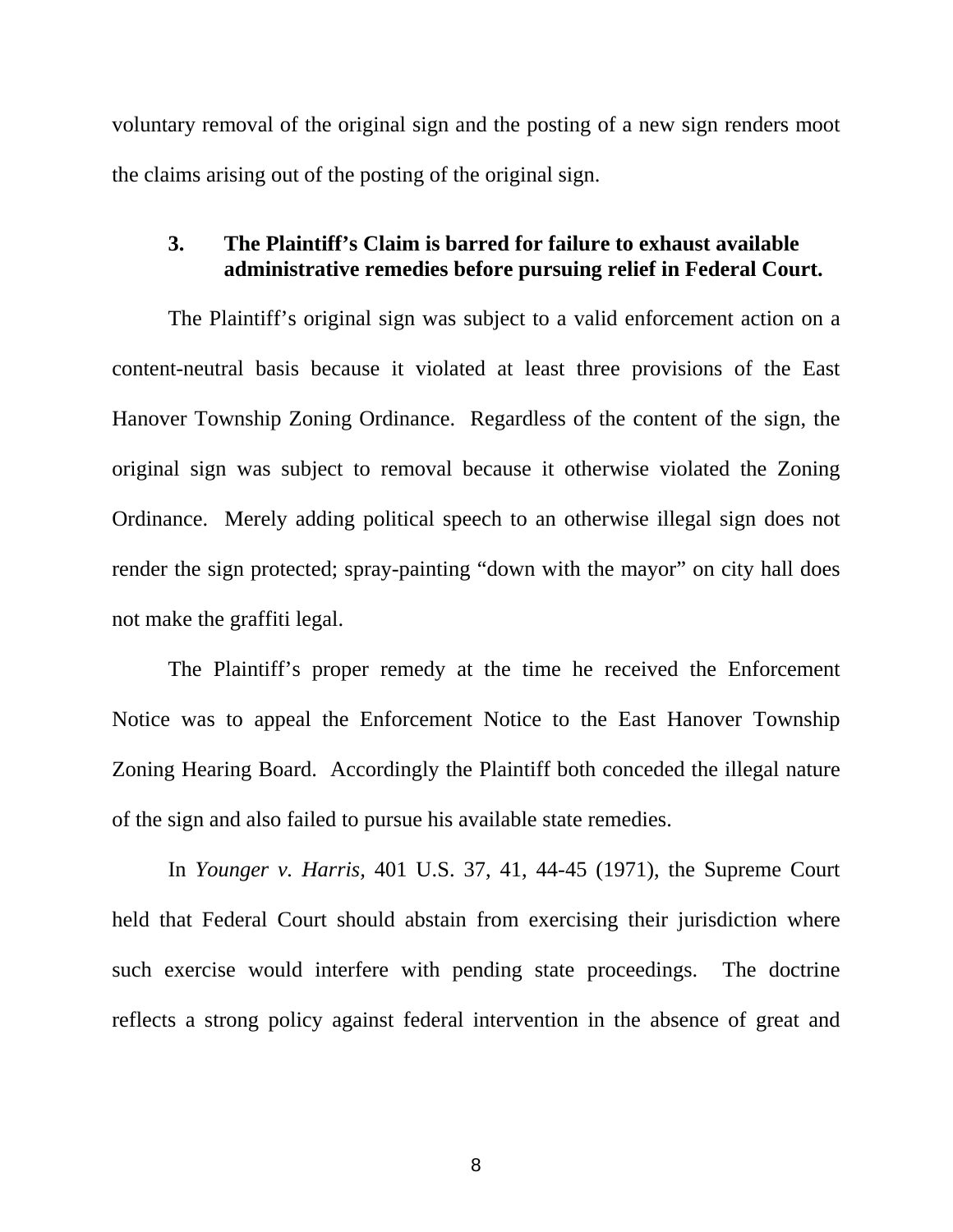irreparable injury to the federal Plaintiff. *Moore v. Sims*, 442 U.S. 415, 423 (1979).

Although the *Younger* doctrine originated the context of state criminal proceedings, it has been extended to civil actions brought by the state to vindicate important state interests. The Supreme Court has expanded *Younger* to prohibit federal injunctions of civil proceedings that were quasi-criminal in nature, or in support of a state's authority to enforce its orders. *See, Hoffman v. Pursue, L.T.D.*, 420 U.S. 592 (1975)(state nuisance proceedings); *Juidice v. Vail*, 430 U.S. 327 (1977) (civil contempt proceedings); *Trainor v. Hernandez*, 431 U.S. 434 (1977) (state civil enforcement proceedings to recover fraudently obtained welfare payments).

Zoning and land use issues are of traditional significance to the states. *Addiction Specialists v. Township of Hampton*, 411 F.3d 399, 410 (3d Cir. 2005); *Farms, Inc. v. Solebury Township*, 671 F.2d 743, 747 (3d Cir. 1982). The state's interests extend beyond the enforcement of policies supporting land use statutes and include the processes it has put in place to enforce them. In *Huffman v. Pursue*, 420 U.S. 592 (1975), the court applied *Younger* to prevent federal interference with state action to enforce a nuisance statute. The Court explained that the state's interest was not limited to the effectuation of its substantive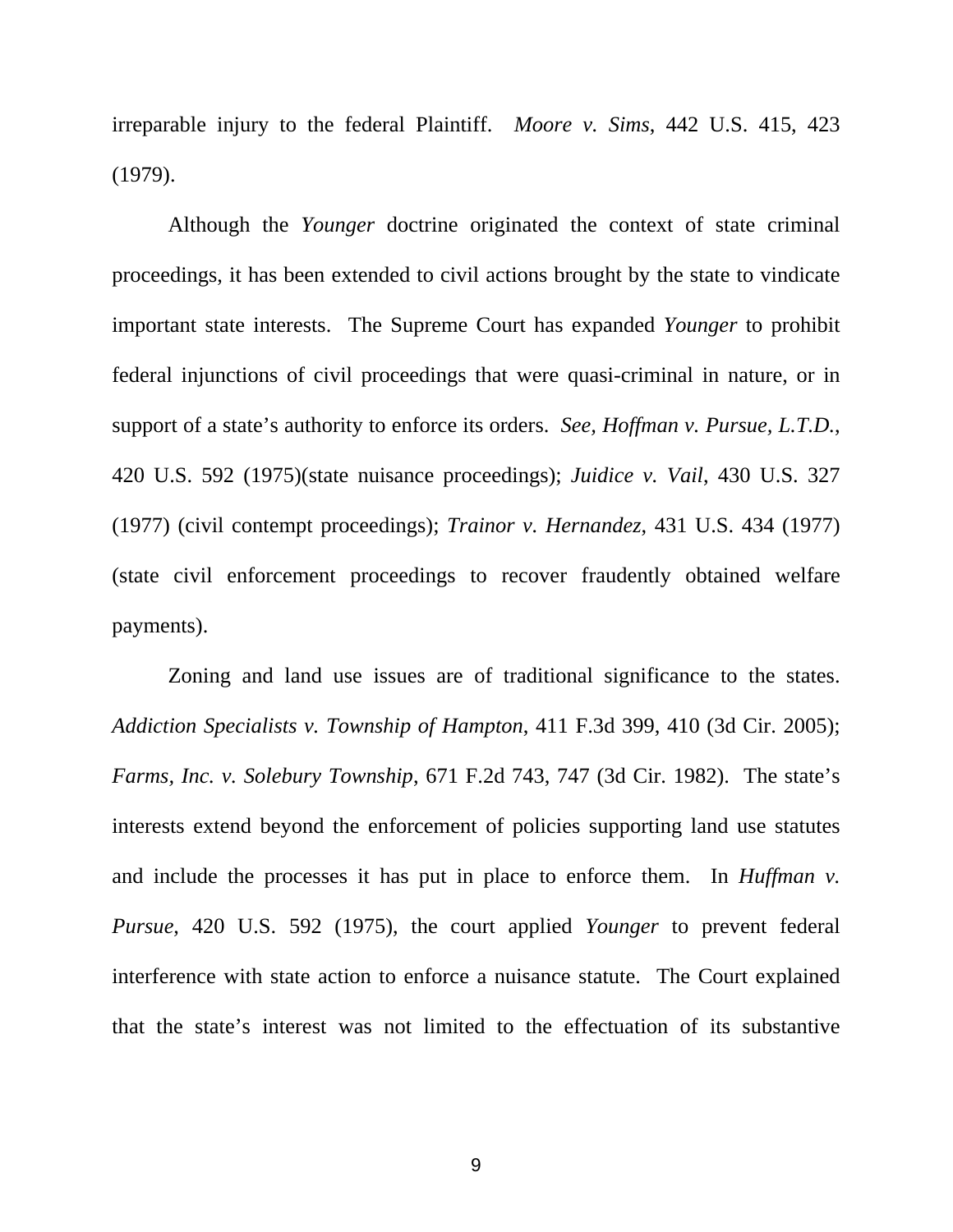policies, but included "the separate function of providing a forum competent to vindicate any constitutional objections interposed against those policies."

Under Pennsylvania law, Plaintiff had an opportunity to raise federal claims in any appeal of the issuance of the enforcement notice (had he appealed rather than complied). The Third Circuit has noted that the Pennsylvania Municipalities Planning Code empowers local zoning boards to consider substantive challenges to the validity of any zoning and/or land use ordinance, including challenges under the ADA and the Rehabilitation Act. *Addition Specialist, Inc.*, 411 F.3d at 412; 53 P.S. §10909.1. In *Addiction Specialist*, the Third Circuit held that the federal district court properly abstained from actions for declaratory and injunctive relief relating to the validity of the portions of the municipalities planning code and a local township ordinance. 411 F.3d at 412.

Similarly, 53 P.S. §11006-A grants the Court of Common Pleas power in land use appeals to invalidate zoning ordinances. Additionally, Pennsylvania's local agency law allows "a party who proceeded before a local agency under the terms of a particular statute" to question the validity of that statue and in appeal of the agency's action. 2 Pa. C.S. §753. Specifically, 2 Pa. C.S. §754(b) allows for reversal of administrative action by the reviewing court if there has been a violation of constitutional rights. Therefore, Pennsylvania law has afforded Plaintiff ample processes and forums within which to challenge the legality of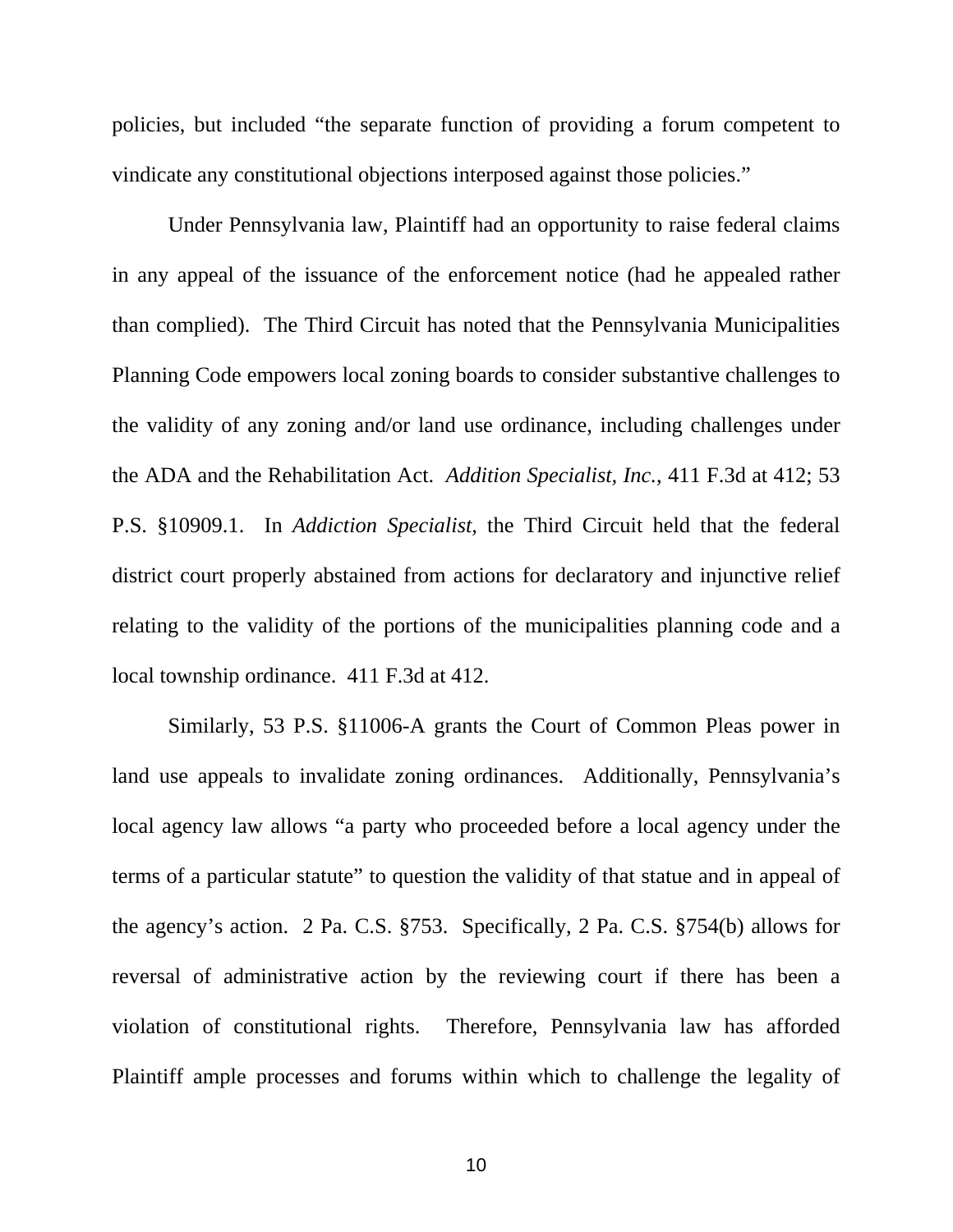§314.2.13 of the Township ordinance. Pursuant to the holding in *Huffman, Younger* abstention applies and this Honorable Court should abstain from consideration of this case.

Since Plaintiff seeks equitable relief, abstention under the Burford doctrine also applies. In *Burford v. Sun Oil Company*, 319 U.S. 315 (1943), the Supreme Court held that where a complicated regulatory scheme is at issue, "a sound respect for the independence of state action requires the federal equity court to stay its hand." *Id* at 334; *see also, Samuels v. Mackell*, 401 U.S. 66, 72 (1971). The district court should abstain where the "exercise of federal review of the question in the case and in similar cases would be disruptive of state efforts to establish a coherent policy with respect to a matter of substantial public concern." *Quackenbus v. AllState, Inc.*, 517 U.S. 706, 726-27 (1996); *Colorado River Water Conserv. Dist. v. United States*, 424 U.S. 800, 814 (1976). As the Commonwealth and the Township have important interests in this subject matter and in the processes established and since Plaintiffs may raise federal constitutional challenges in those proceedings, abstention is appropriate.

In this case, the Preliminary Injunction should be refused because the Plaintiff failed to exhaust his state remedies. In *Moore v. City of Asheville, North Carolina*, 396 F.3d 285 ( $4<sup>th</sup>$  Circuit 2005), the Court held that a Plaintiff's First

11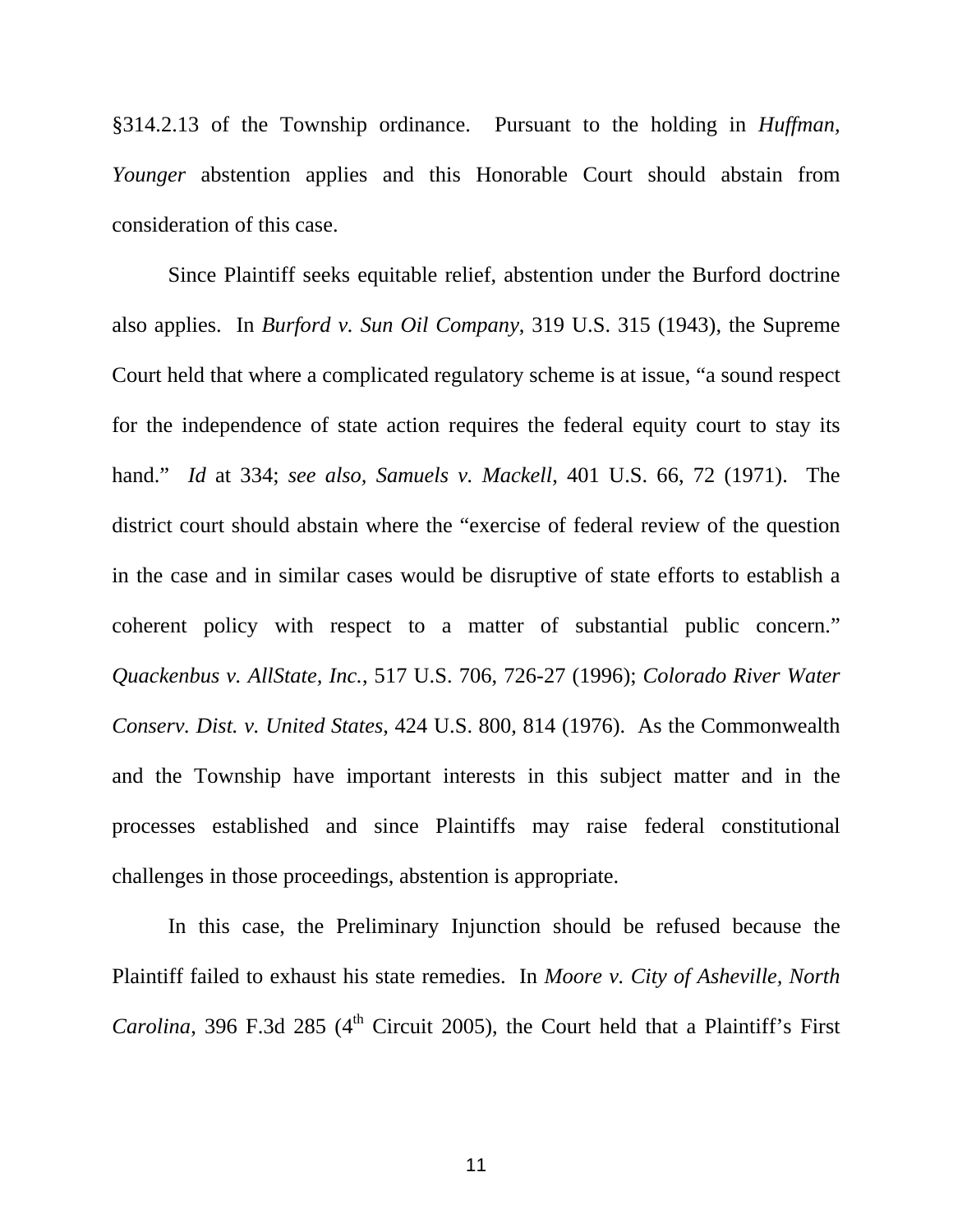Amendment claim in federal court is barred by the *Younger* abstention doctrine where the Plaintiff failed to exhaust his state court remedies.

Under the rationale of *Moore,* the state judicial system should be allowed to correct any legal deficiencies before a plaintiff is permitted to turn to the federal court for relief. Just as in this case, in *Moore* the plaintiff commenced his federal action even though no state proceedings were pending and the times for appealing the citations had elapsed. Nonetheless, the Fourth Circuit Court of Appeals held that the *Younger* Doctrine applied, stating "[w]e believe that a necessary concomitant of *Younger* is that a party in appellee's posture must exhaust his state appellate remedies before seeking relief in the District Court, unless he can bring himself within one of the exceptions as specified in *Younger*." 396 F.3d at 394 Further, the Fourth Circuit Court of Appeals held that federal court intervention sought by the plaintiff would be duplicative, would disrupt the State's substantive policies, would offend the State's appellate processes, and would undo what the State has done by a now non-appealable order. The Court concluded that the *Younger* Doctrine applies to bar federal court reconsideration of state coercive proceedings even when the state proceedings have ended, as long as the federal proceedings cast dispersions on state proceedings or annuls their results. 396 F.3d at 394-395.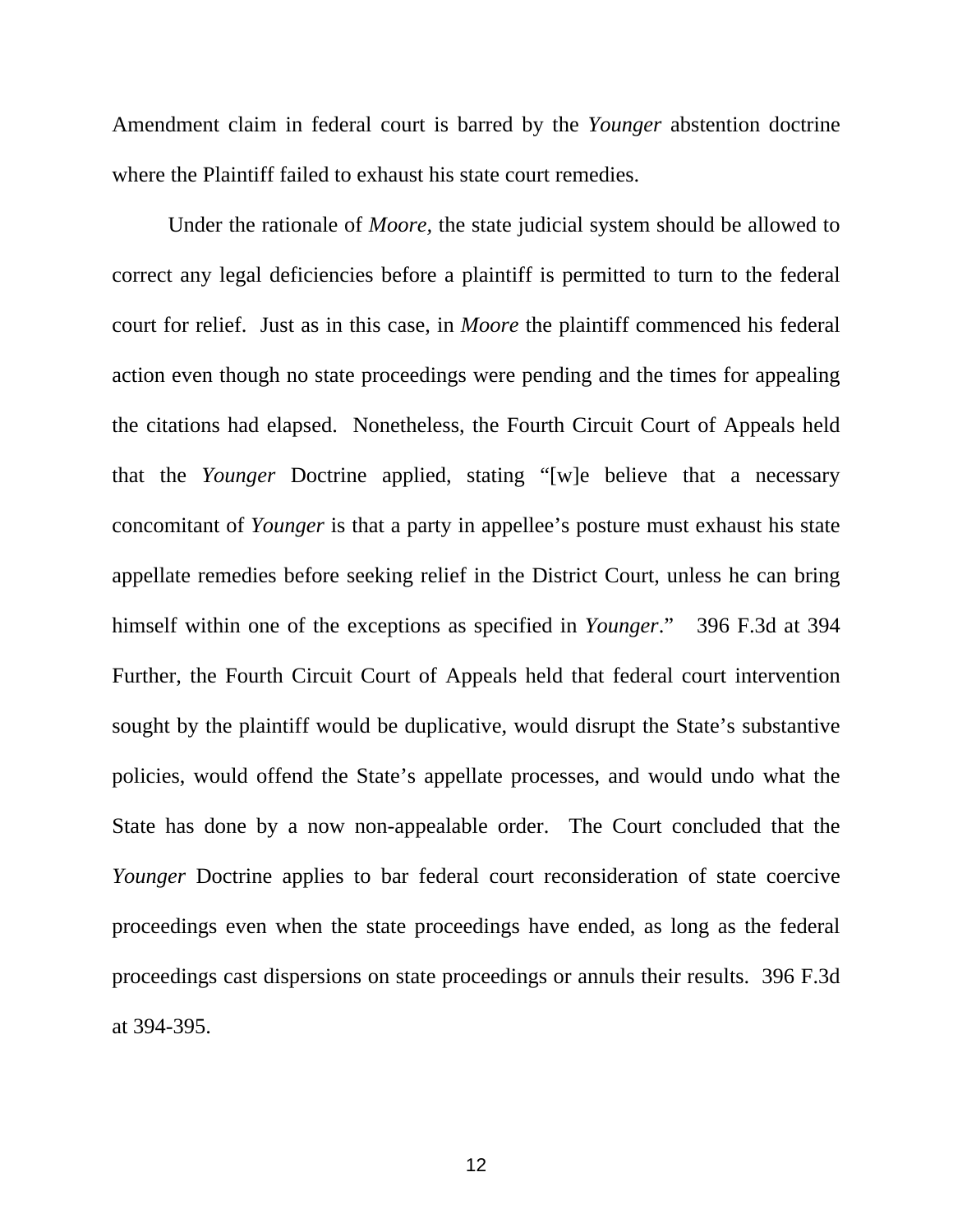Here, federal court intervention would preclude East Hanover Township's Zoning Hearing Board's ability to interpret its own Township ordinances and balance the rights of the public versus the asserted constitutional rights of the Plaintiff.

Because the Plaintiff failed to exhaust his administrative remedies, the case as to the original sign is subject to dismissal under the *Younger* and/or *Burford* abstention doctrine and, therefore, the Plaintiff does not have a clear right to relief warranting the imposition of a Preliminary Injunction.

### **C. PLAINTIFF'S MOTION FOR A PRELIMINARY INJUNCTION MUST BE DENIED AS A MATTER OF LAW IN THAT PLAINTIFF CANNOT ESTABLISH THE REQUISITE ELEMENTS FOR THE EXTRAORDINARY RELIEF SOUGHT IN THAT MOTION.**

**1. Plaintiff cannot establish a likelihood of prevailing on the merits.** 

### **a. Plaintiff's Motion must be denied because Plaintiff seeks equity with unclean hands.**

As a threshold matter, the Township contends that Plaintiff's Motion for a Preliminary Injunction must be denied because plaintiff seeks equity with unclean hands. The unclean hands doctrine mandates that "he who comes into equity must come with clean hands". *Medpointe Health Care, Inc. v. H. Tech. Pharmacal Company*, 380 F. Supp. 2d 457 (D.N.J. 2005). In applying the unclean hands doctrine, the Third Circuit "has generally been clear that the connection between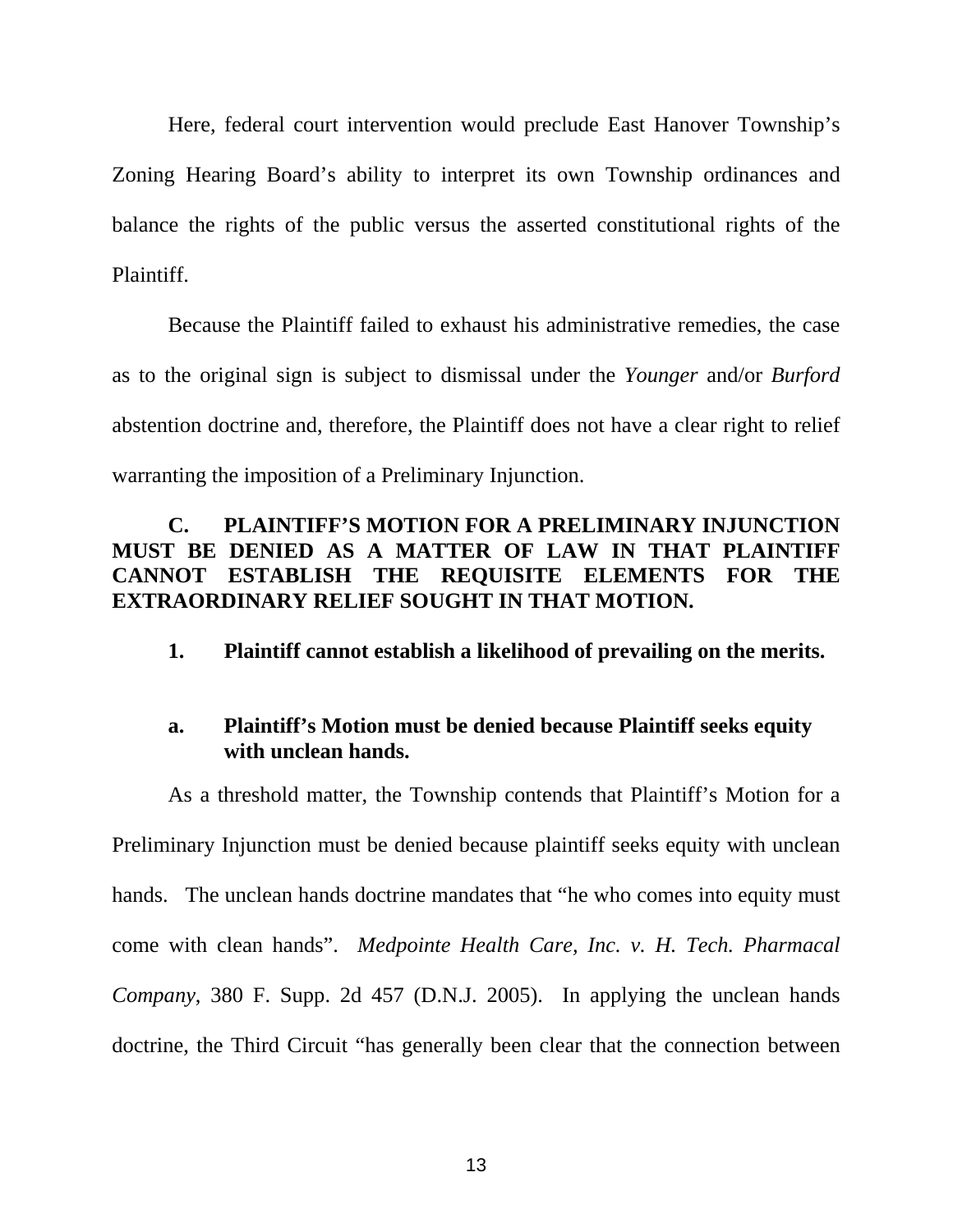misconduct on the claim must be close." *In re: New Valley Corp.*, 181 F.3d 517, 523 (3d Cir. 1999).

In this case, Plaintiff chose to post a sign on his property in disregard for the requirements of the Township's ordinance. It would be readily apparent to Plaintiff from even a cursory review of the Township's ordinance (available on the Township's website) that he could not post the sign in the manner and/or location selected. In response to the July 22, 2010 Enforcement Notice, Plaintiff conceded the illegal nature of the sign by removing it and replacing it with a new sign in a new location. To the extent that Plaintiff's request for injunctive relief arises out of the posting of an admittedly illegal sign, Plaintiff's claim for injunctive relief is barred by application of the doctrine of "unclean hands". Moreover, Plaintiff opted to ignore the appeal options available to him under the ordinance and state law before seeking relief in federal court.

#### **b. There is no cognizable claim that the ordinance is unconstitutionally vague and/or overly broad.**

An ordinance is unconstitutionally vague if it fails to give a person of ordinary intelligence a reasonable opportunity to know what conduct is prohibited by law. *Commonwealth v. Brandon*, 872 A.2d 239 (Pa. Cmwlth. 2005). The Third Circuit has cautioned that when considering a facial challenge to a municipal ordinance, it is necessary to proceed with caution and restraint, as invalidation may

14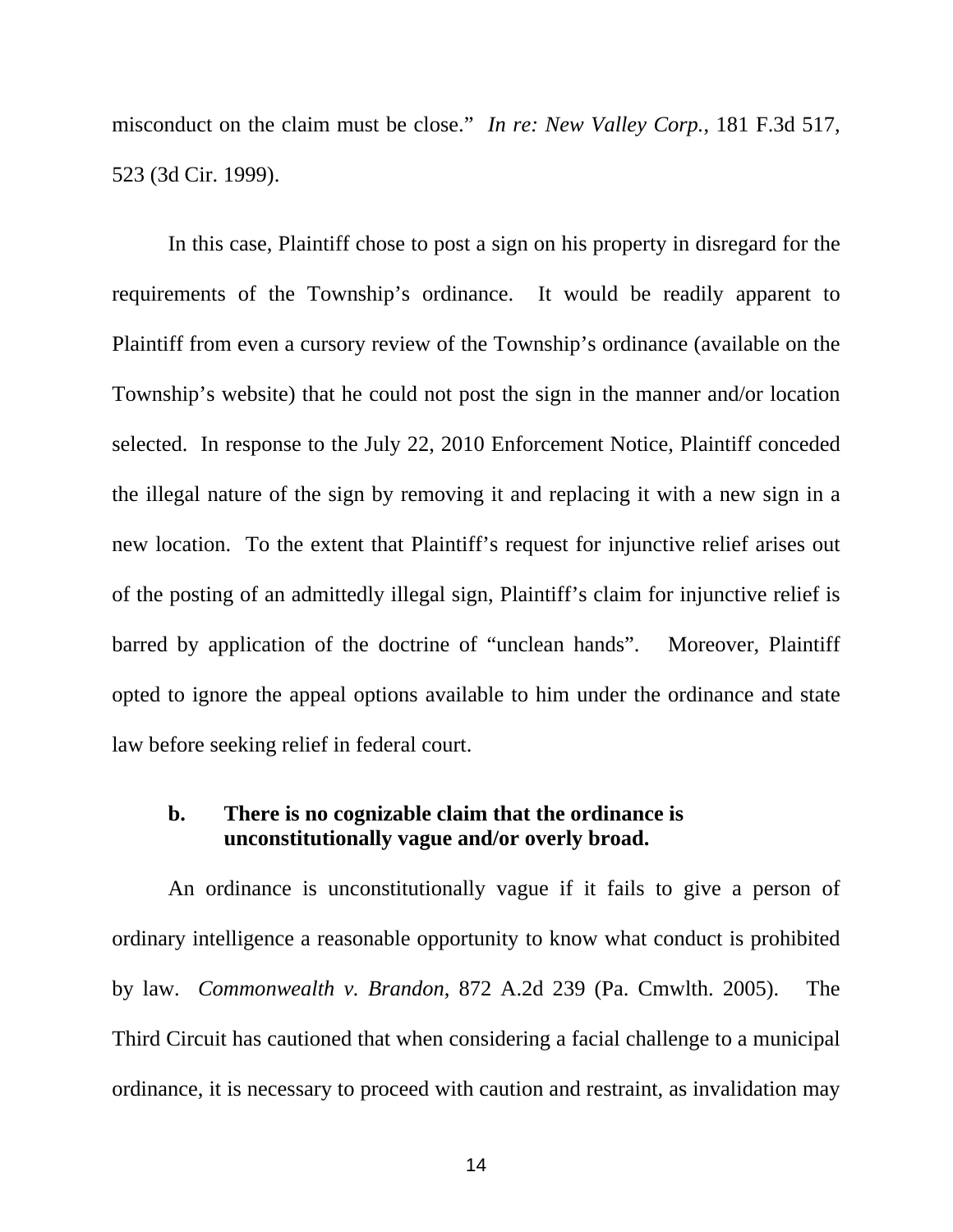result in unnecessary interference with a state regulatory program. *Conchatta Inc. v. Miller*, 458 F.3d 258, 262-63 (3d Cir. 2006). Moreover, the invalidation of an ordinance on overbreadth grounds is "strong medicine" to be used "sparingly and only as a last resort." *Erznoznik v. City of Jacksonville*, 422 U.S. 205, 216 (1975).

Section 314.2.13 of the Township ordinance is not overly broad or unduly vague. Subsections A and B provide examples which place the words "loud" "vulgar" "indecent" or "obscene" in the proper context and provide examples of the materials which are prohibited. Consequently, a reasonable person of ordinary intelligence would know which activities fall within the prescription of Section 314.2.13 of the ordinance. Moreover, Section 314.2.13 of the ordinance on its face does not vest unbridled discretion in the Township zoning officer. Consequently, Plaintiff cannot establish a reasonable probability of success on his facial challenge to the ordinance.

#### **c. Plaintiff's as applied challenges fail as a matter of law.**

Defendant Township incorporates the arguments advanced in III(B)(1-3), above as if fully set forth at length herein. The Township contends that Plaintiff's as-applied challenges to the ordinance do not establish a justiciable case or controversy; are moot with respect to the original sign; and are not ripe for adjudication with respect to the new sign or any additional sign that Plaintiff may erect in the future.

15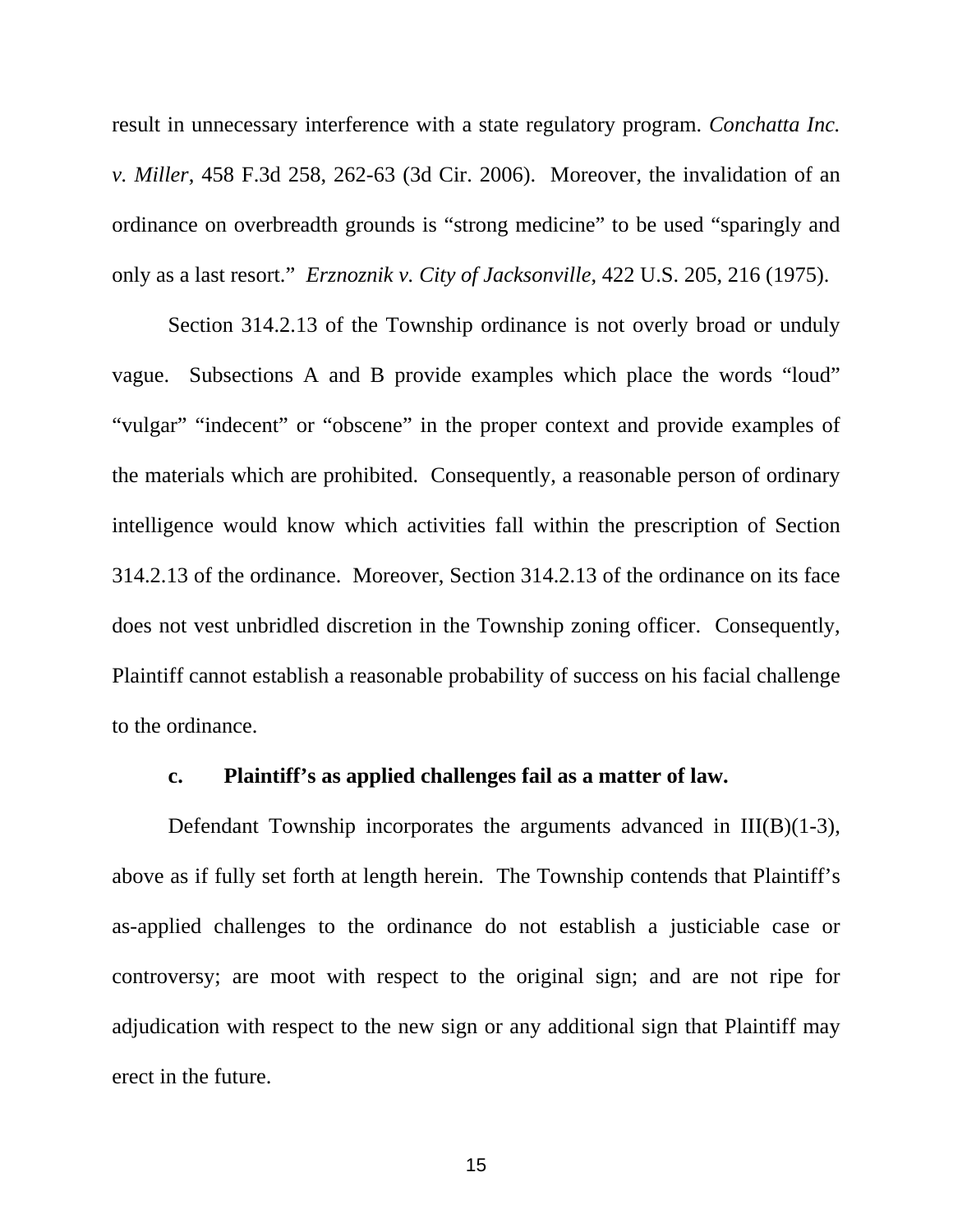#### **2. Plaintiff cannot establish the requisite irreparable injury.**

Establishing a risk of harm is not enough. *Hohe v. Casey*, 868 F.2d 69, 72 (3d Cir. 1989). The moving party has a burden of proving a "clear showing of immediate irreparable injury." *Continental Group, Inc. v. Amoco Chemicals Corp.*, 614 F.2d 351, 359 (3d Cir. 1980)(citation omitted). The "requisite feared injury or harm must be irreparable not merely serious or substantial," and "must be of a peculiar nature, so that compensation and money cannot atone for it. *Glasco v. Hills*, 558 F.2d 179, 181 (3d Cir. 1977). Further, the irreparable harm must be actual and imminent, not merely speculative. *See, Raiport v. Provident National Bank*, 451 F. Supp. 522, 530 (E.D. Pa. 1978). Such relief is not appropriate to "eliminate the possibility of a remote injury…." *Id.,* (quoting, *Holiday Inns of America v. B & B Corp.*, 409 F.2d 614, 618 (3d Cir. 1969).

Nor is the threat of harm imminent. As stated in the Enforcement Notice as to the original sign, "no judgment shall commence or be imposed, levied or be payable until the date of the determination of a violation by the District Justice." No action even was commenced before a District Justice attempting to enforce the zoning ordinance against the Plaintiff. Simply stated, Plaintiff has not established an imminent and/or irreparable injury under the circumstances of this case.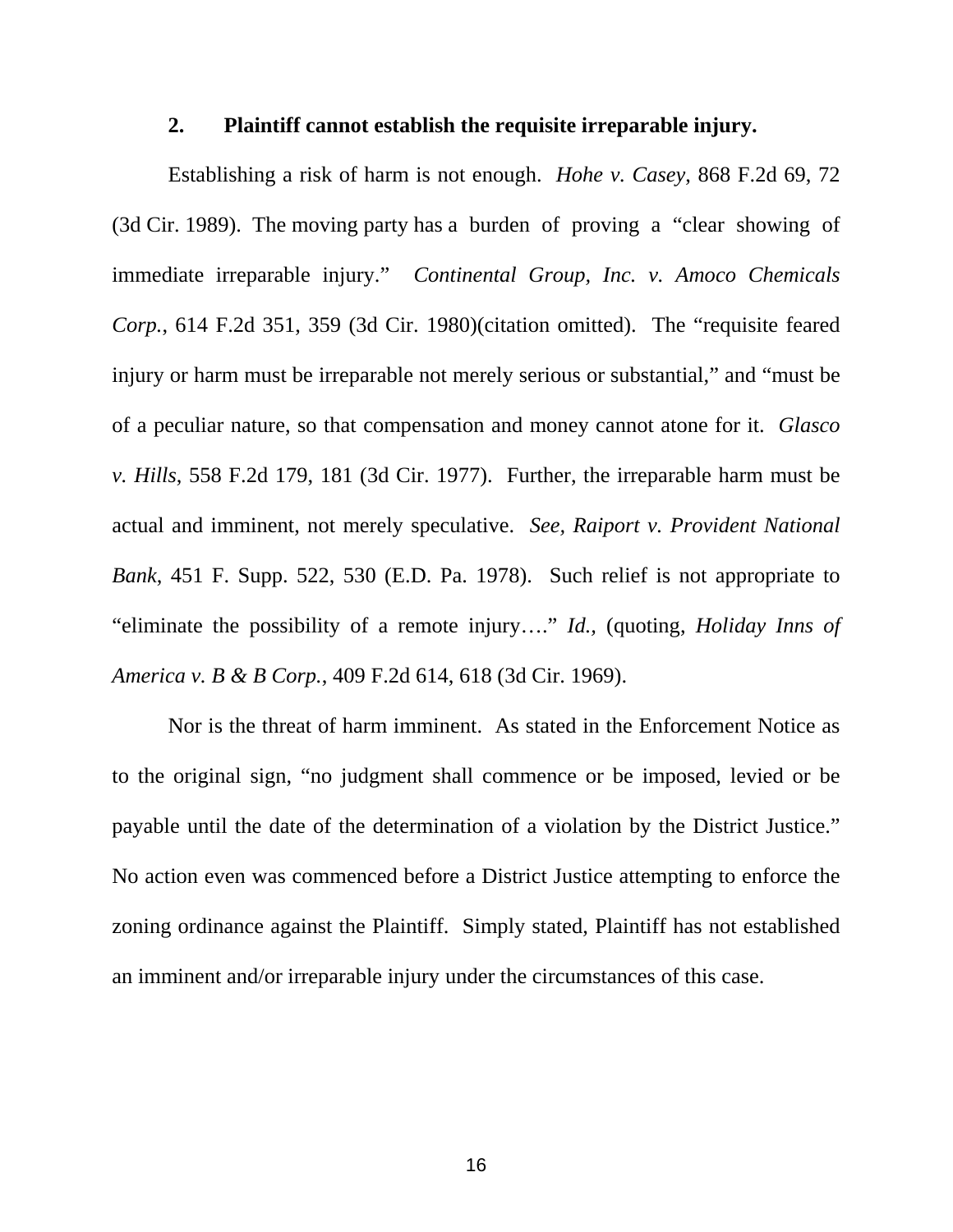#### **3. Likelihood of harm to Defendant**

The regulation of zoning and land use is a fundamental state interest. *Addiction Specialist, Inc. v. Township of Hampton*, 411 F.3d 399, 409 (3d Cir. 2005). Absent the ability to enforce the provisions of the ordinance regulating the placement of signs within its borders, the Township is without means to ensure the protection of the health, safety and welfare of the public as set forth in Section 314.1 of the ordinance.

#### **4. Public interests**

The public interest will be harmed by the issuance of a preliminary injunction in this case. The Plaintiff's original sign was subject to a valid enforcement action on a content neutral basis because it violated at least three provisions of the East Hanover Township zoning ordinance. Here, federal court invention would preclude the Township's Zoning Hearing Board's ability to interpret its own Township ordinances and balance the rights of the public versus the asserted constitutional rights of the Plaintiff. Moreover, it is pure speculation at this point that the zoning officer "might" in the future interpret the ordinance in a specific way. Finally, Plaintiff seeks to circumvent the appeal processes and procedures available to him under the municipalities planning code and the Township's ordinance.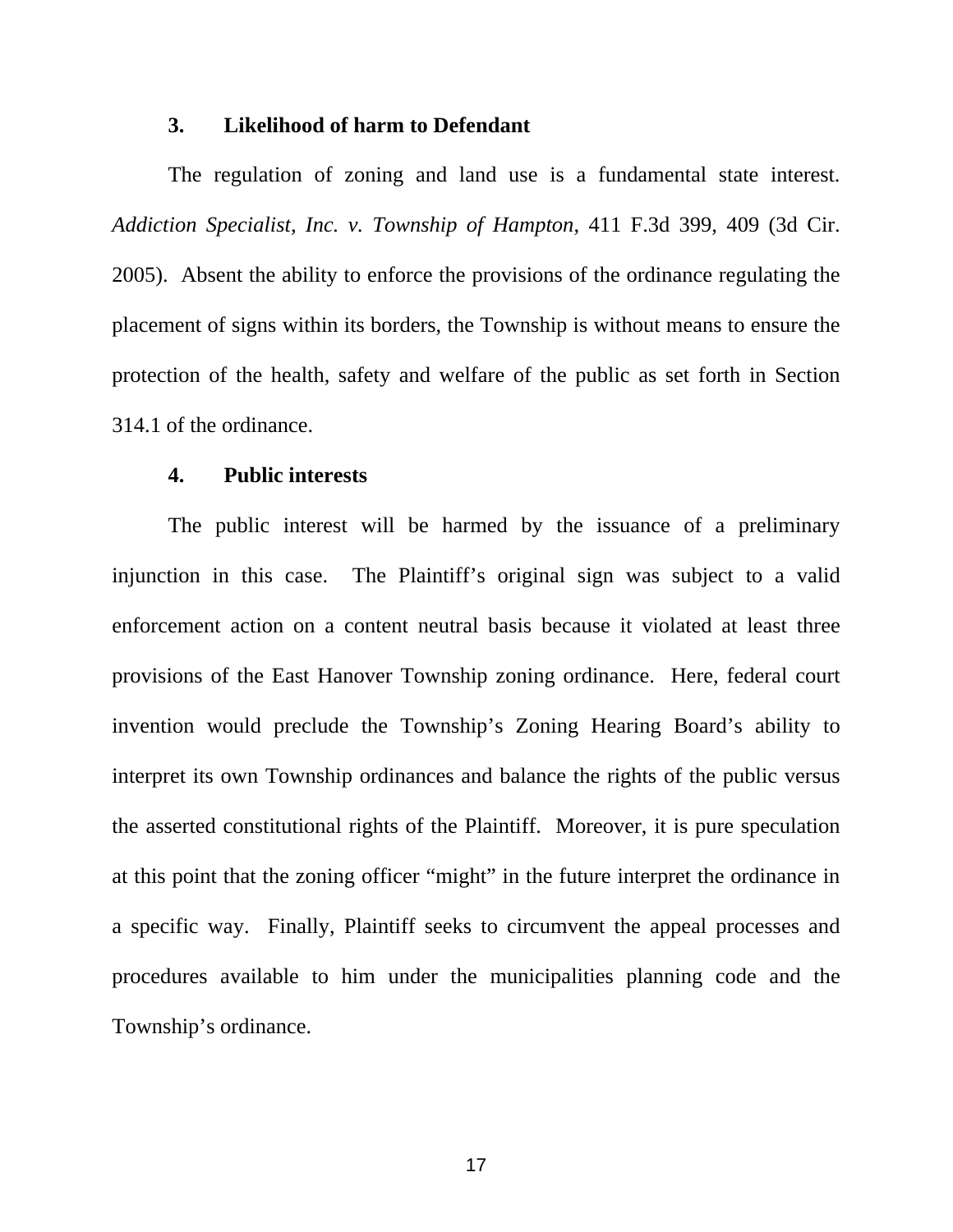WHEREFORE, Defendant, East Hanover Township, respectfully requests

that the Preliminary Injunction be refused and that the Complaint be summarily dismissed.

Respectfully submitted,

Lavery, Faherty, Young & Patterson, P.C. Hawke McKeon and Sniscak, LLP

By: s/ James D. Young s/ Scott T. Wyland Frank J. Lavery, Jr., Esquire Scott T. Wyland James D. Young, Esquire 100 North Tenth Street 225 Market Street, Suite 304 Harrisburg, PA 17101 P.O. Box 1245 Phone: (717) 236-1300 Harrisburg, PA 17108-1245 Fax: (717) 236-1300 Phone: (717) 233-6633 Attorney ID No. 52660 Fax: (717) 233-7003 stwyland@hmslegal.com Attorney ID No. PA42370 *Counsel for Defendant,*  Attorney ID No. PA53904 *East Hanover Township*  flavery@laverylaw.com jyoung@laverylaw.com *Counsel for Defendant, East Hanover Township* 

Dated this  $28<sup>th</sup>$  day of September, 2010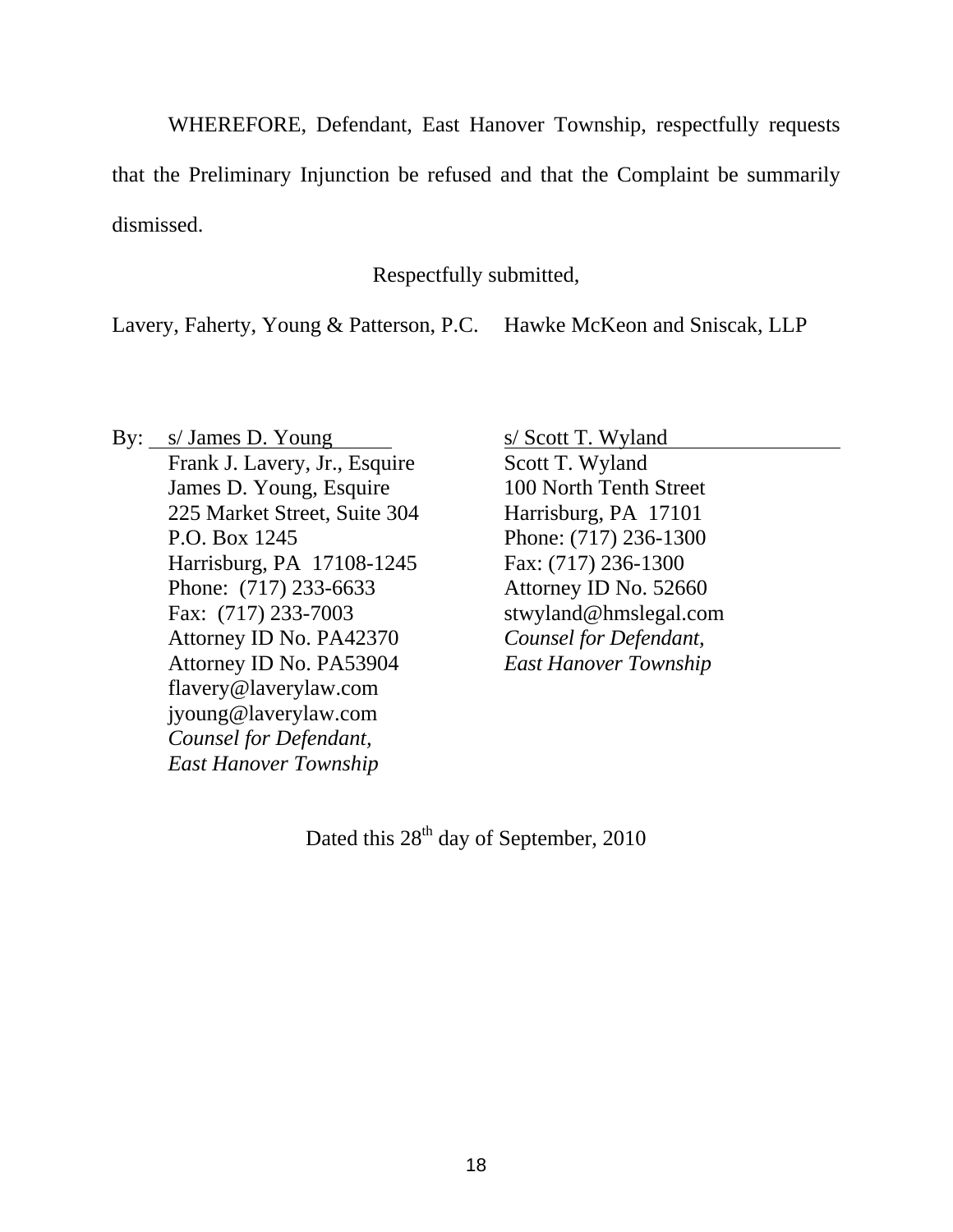#### CERTIFICATION OF COUNSEL

The undersigned counsel hereby certifies that the foregoing Brief complies with the word count limitations set forth in Middle District of Pennsylvania L.R. 7.8. The brief contains 3,935 words. Counsel relied upon the word count feature of the word processing system used to prepare the brief in obtaining the foregoing number.

Respectfully submitted,

Lavery, Faherty, Young & Patterson, P.C.

 By: /s/ James D. Young James D. Young, Esquire 225 Market Street, Suite 304 P.O. Box 1245 DATE: September 28, 2010 Harrisburg, PA 17108-1245 (717) 233-6633 (telephone) (717) 233-7003 (facsimile) Atty No. PA53904 jyoung@laverylaw.com Attys for Defendant, East Hanover Township